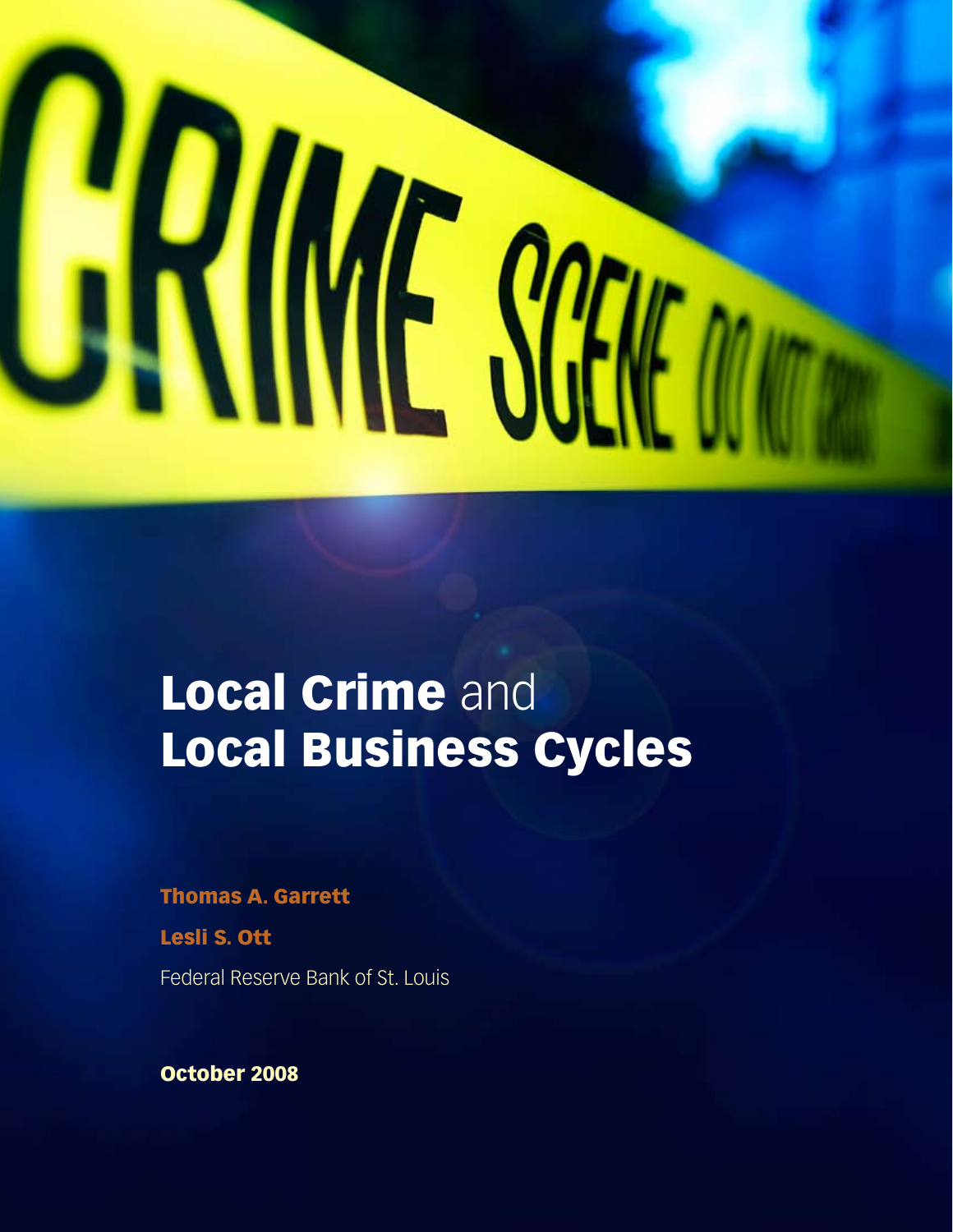## Local Crime and Local Business Cycles

#### **Thomas A. Garrett**

Assistant Vice President and Economist Federal Reserve Bank of St. Louis

#### **Lesli S. Ott**

Senior Research Associate Federal Reserve Bank of St. Louis

Thomas A. Garrett is an assistant vice president and economist at the Federal Reserve Bank of St. Louis, where he has been employed since July 2002. He is part of the Research division's Center for Regional Economics—8th District (CRE8), and his duties consist of analyzing and reporting on local and regional economic issues and conducting scholarly economic research. He came to the Bank after three years on the faculty at Kansas State University. Garrett graduated from West Virginia University with a Ph.D. in economics. His primary areas of interest are state and local public finance, regional economics, the economics of casino gambling and state lotteries, and economic history. He is the editor for the Federal Reserve Bank of St. Louis publication *Regional Economic Development.* He has more than 25 articles published in scholarly economics journals.

Lesli S. Ott is a senior research associate at the Federal Reserve Bank of St. Louis. She has been a member of the Research division since January 2005. Ott graduated from the University of Missouri-St. Louis with an M.A. in economics and currently is completing an M.A. in mathematics from the same institution. She is a contributor to various Federal Reserve Bank of St. Louis publications, including *The Regional Economist* and the *Liber8 Economic Information Newsletter.*

The views expressed here are those of the authors and not necessarily those of the Federal Reserve Bank of St. Louis or the Federal Reserve System.

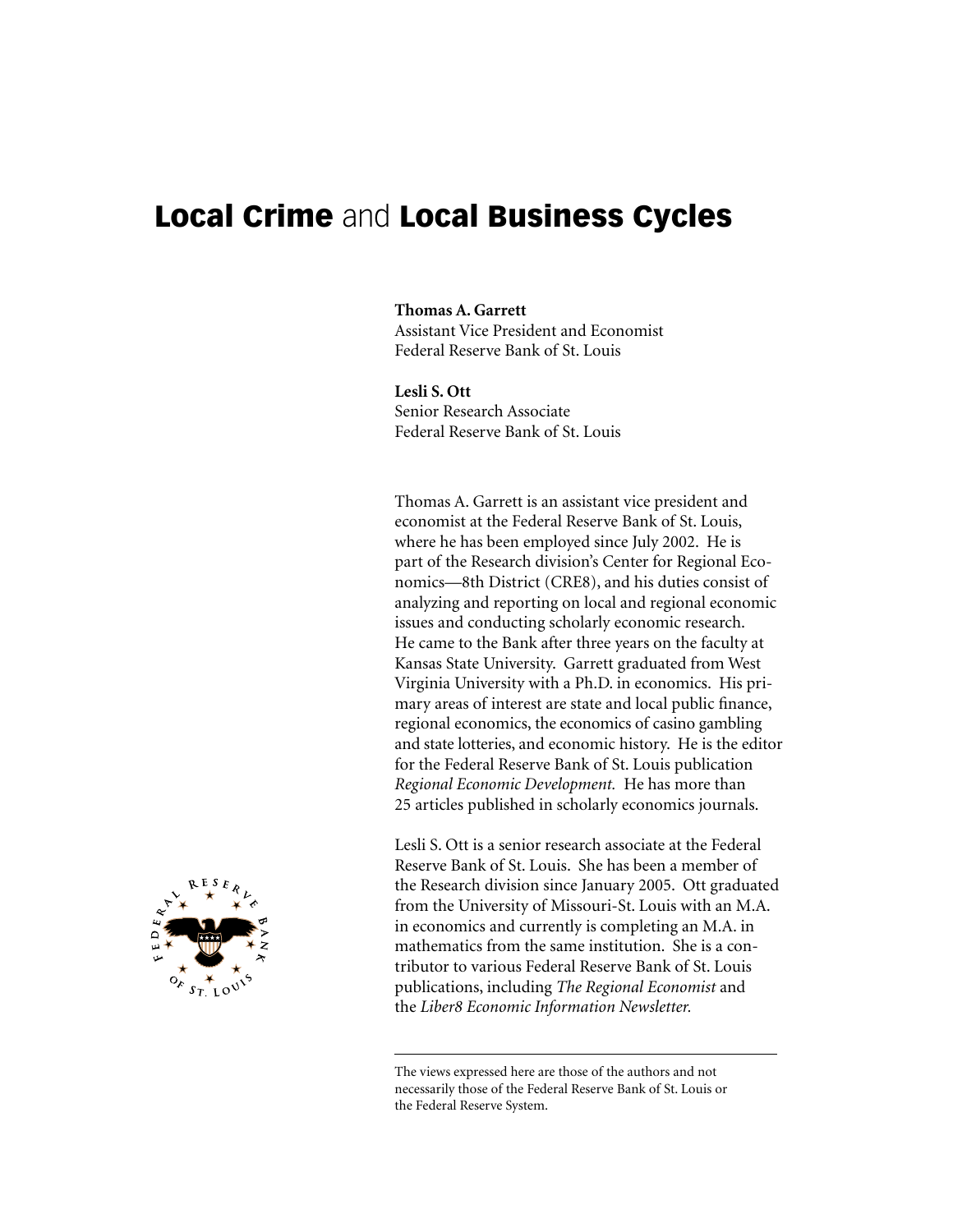## Table of Contents

| I. Abstract                                         | 5  |
|-----------------------------------------------------|----|
| II. Introduction                                    | 7  |
| III. Data and Methodology                           | 8  |
| Data                                                | 8  |
| Model and Hypotheses                                | 10 |
| <b>IV.</b> Empirical Results                        | 11 |
| V. Do Arrests Follow Crime?                         | 14 |
| VI. Crime in Eighth Federal Reserve District Cities | 17 |
| <b>Eighth District Statistics</b>                   | 18 |
| VII. Summary and Discussion                         | 23 |
| References                                          | 25 |
| Endnotes                                            | 26 |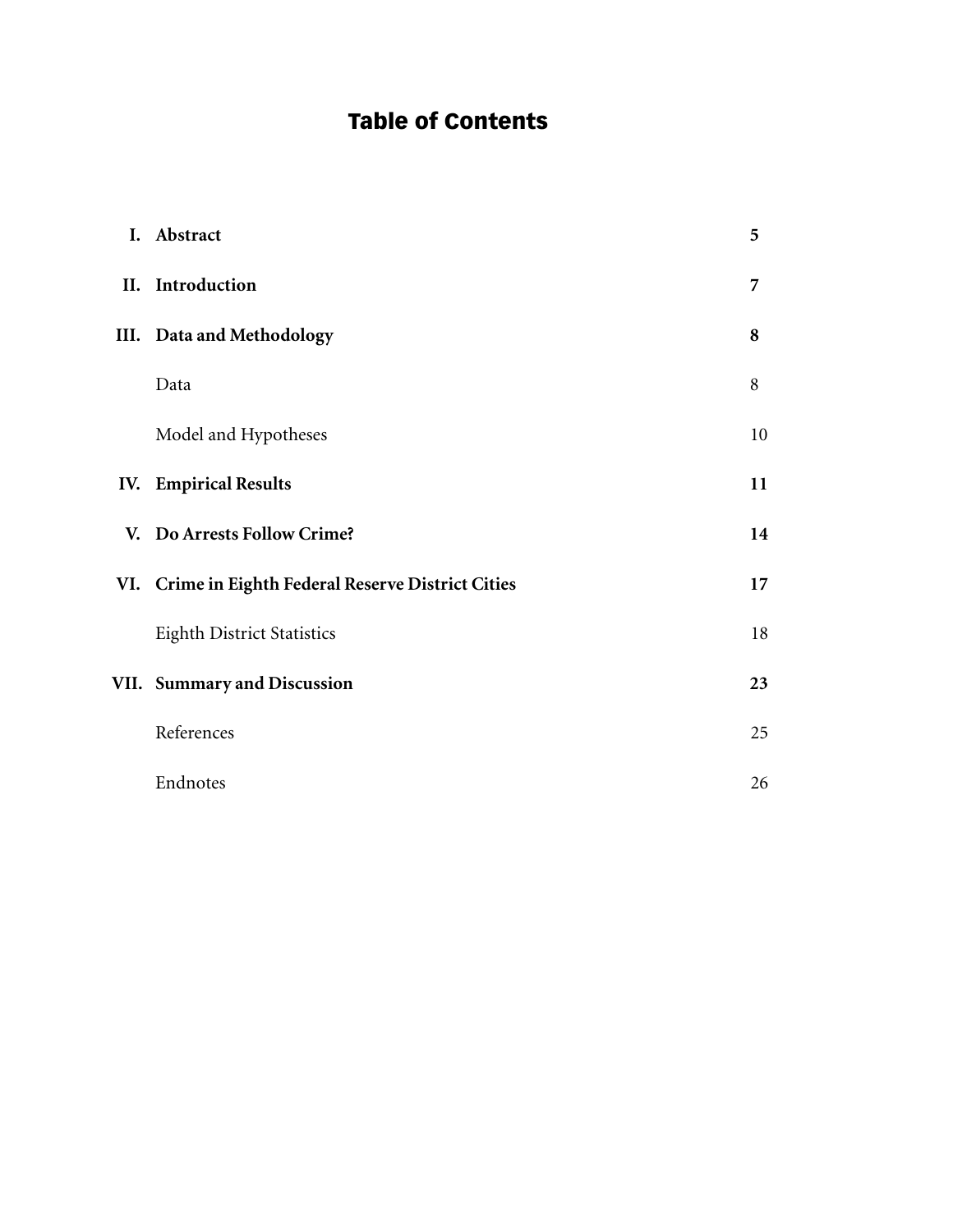#### I. Abstract

Crime is a community attribute that, in part, determines the attractiveness of a region and, as such, a region's crime rate is often considered a factor in its economic success. Given the importance of crime in determining a region's economic progress, numerous academic studies have explored the relationship between deterrence and crime and between economic conditions and crime. The basic hypothesis of the deterrence effect is that greater police resources targeted toward a specific crime increase the likelihood of arrest for that crime, thereby lowering the rate at which the specific crime is committed. Regarding economic conditions, the literature suggests that worsening economic conditions increase the attractiveness of criminal activity because the opportunity cost of committing a crime (forgoing wages, employment, etc.) is reduced. The hypothesis is that improving economic conditions will result in less crime.

Previous studies have used numerous empirical methodologies to estimate the relationship between economic conditions and crime and between deterrence and crime. Cross-sectional studies have looked at differences across cities, counties or states at a specific point in time. The majority of time-series studies have explored the long-run relationship between crime, arrests and economic conditions that is, whether long-run trends in these variables are evidence of any causal relationship between the variables. Not surprisingly, the many economic models of crime have not produced a definitive conclusion on the effects of economic conditions and deterrence on crime.

This report contributes to the literature on crime by exploring the short-run relationship between economic conditions and crime and between deterrence and crime for a sample of 23 cities in the United States from, roughly, the early 1980s to the early 2000s. The report also looks at crime statistics for the Eighth Federal Reserve District cities of St. Louis, Little Rock, Louisville and Memphis.

Rather than focusing on the relationship between long-run trends, the main objective of this study is to see whether month-to-month changes in a city's economic conditions and arrests influence month-tomonth changes in crime. We also explore the hypothesis that arrests increase in response to an increase in crime—that police resources are adjusted in response to an increase in crime. We consider seven crimes in our analysis: murder, rape, assault, robbery, burglary,

larceny and motor vehicle theft. In accordance with previous studies, we use the city's unemployment rate and the real minimum wage as measures of economic conditions. As discussed in the report, this methodology has several advantages over previous works.

We find that changes in economic conditions and deterrence affect property crimes more than they affect violent crimes. However, the evidence suggests that for many cities in our sample, there is no statistically significant relationship between shortrun changes in economic conditions and crime and between deterrence and crime. For those cities in which a significant relationship is found, there is no evidence that suggests either economic conditions or deterrence have a stronger impact on crime. This suggests that a determination of the effects of economic conditions and deterrence must be made on a city-bycity basis, rather than generalizing from results generated from more aggregated analyses. We also find evidence that an increase in arrests follows an increase in crime, especially for the more visible crimes of robbery and motor vehicle theft. This suggests that local officials respond quickly to deter crimes that are most likely to result in a negative city image and impede economic development.

Some of our results are consistent with previous works that have explored a long-run relationship between economic conditions and crime and between crime and deterrence. Other results are quite different and provide a contrast in the conclusions reached from models of crime that consider the short run versus the long run. In addition to revealing intercity differences on the effects that economic conditions and deterrence have on various categories of criminal activity, our results are suggestive of intercity differences in the allocation of law enforcement resources and in the effectiveness of law enforcement, as well as possible economic development incentives facing city officials to reduce certain crimes but not others.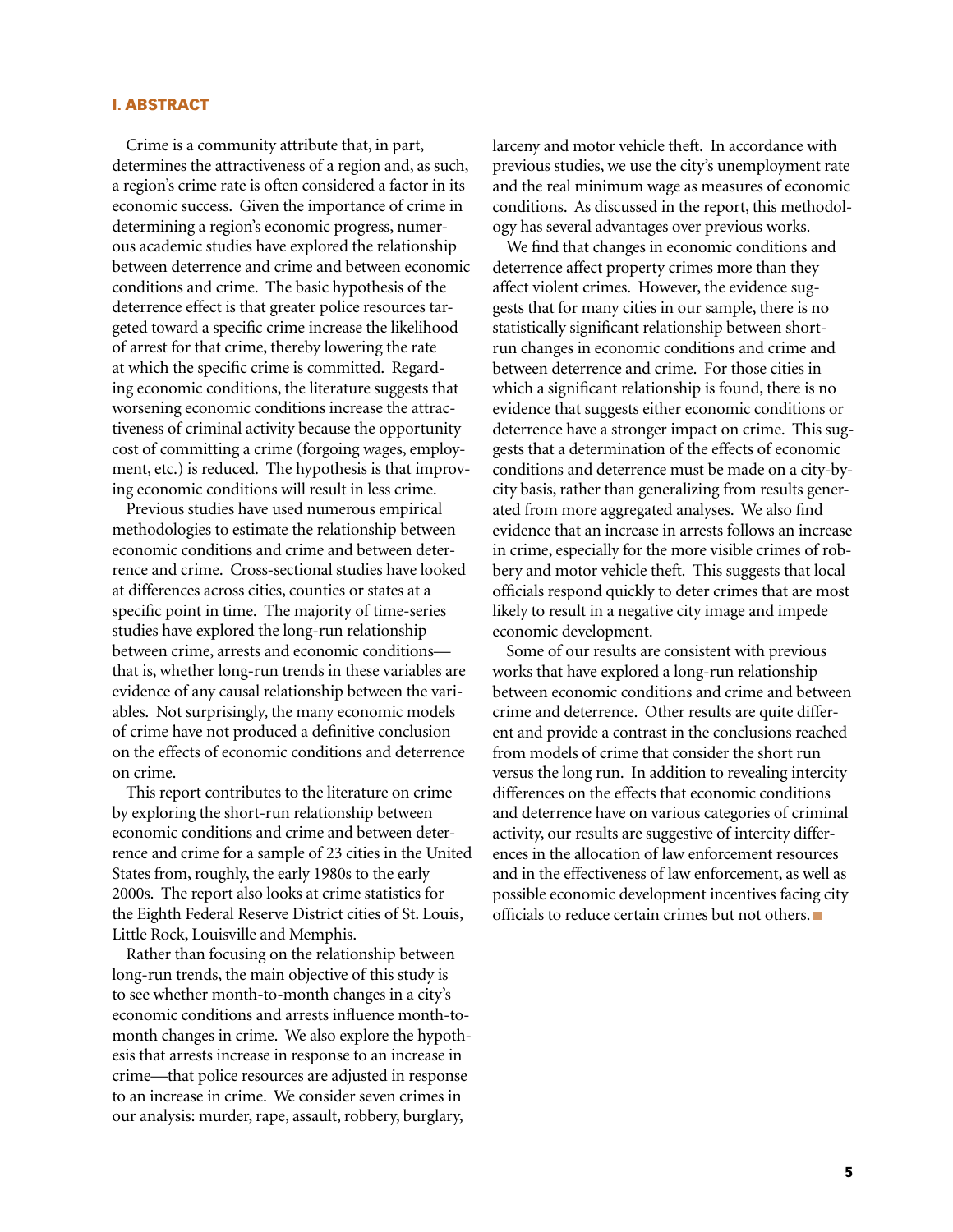#### II. Introduction

Crime is a community attribute—along with educational quality, infrastructure and employment opportunity—that, in part, determines the attractiveness of a city or region. Local governments and economic development officials, especially those in urban areas, are aware that increasing crime rates will adversely affect residential and business immigration to their communities. A city's crime rate is, thus, considered a factor in the city's economic success. There has been much academic research on the effects of crime on the general economic growth of local areas (Burnham et al., 2004; Greenbaum and Tita, 2004; Mauro and Carmeci, 2007). This research generally finds that areas with higher crime rates experience lower rates of economic growth and development.

Economists explain an individual's propensity to commit a crime by examining the expected costs and benefits from criminal activity (Becker, 1968). Empirical research on crime has modeled the direct cost to an individual as the probability of arrest and/or incarceration and the direct benefit as the value of the illegally acquired goods (Ehrlich, 1996; Levitt, 1997). Much work has been done to estimate the effect of deterrence measures on crime, but the mixed results from these studies do not allow a definitive conclusion (Grogger, 1991; Levitt, 1997, 1998; Cover and Thistle, 1988; Cornwall and Trumbull, 1994; Lee and McCrary, 2005). In addition, the literature suggests that it is not that arrests influence crime, but rather that arrests follow an increase in crime (Decker and Kohfeld, 1985).

Criminal behavior also depends upon other cost comparisons, such as forgone wages and employment opportunities (Gould et al., 2002; Mocan and Bali, 2005; Corman and Mocan, 2000, 2005). The reasoning is that higher wages and employment opportunities decrease the attractiveness (by increasing the opportunity cost) of acquiring assets through criminal activity.

There has been much research on the effects of unemployment on crime.<sup>1</sup> Lee and Holoviak (2006) find evidence of a positive, long-run relationship between crime and unemployment in three Asian-Pacific countries. Corman and Mocan (2000, 2005), using time-series data for New York City, illustrate that property crimes increase in response to an increase in the unemployment rate and decrease in

response to greater police presence. They show that deterrence (measured by arrests) is more important than economic conditions in explaining crime. For example, the authors find that a 10 percent increase in burglary arrest rates results in a 3.2 percent reduction in the growth of burglaries, whereas a 10 percent increase in unemployment growth increases burglary growth by 1.6 percent. Mocan and Bali (2005), using a panel of data for U.S. states, also find a direct relationship between unemployment and crime. Raphael and Winter-Ember (2001) show a direct relationship between unemployment and property crimes, and a weaker direct relationship between unemployment and violent crimes, in their panel data analysis of U.S. states. The authors find that declining unemployment between 1992 and 1997 explained more than 40 percent of the decline in property crimes. A relationship between unemployment and crime is less evident in a study by Imrohoroglu et al. (2004), who analyze trends in property crimes in the United States. Finally, Carmichael and Ward (2000), in their analysis of crime in England, find no evidence of a relationship between unemployment and robbery, burglary and property crimes.

Several studies have also considered the effect of wages on criminal activity. Grogger (1998) uses individual-level data from the National Longitudinal Survey of Youth to explore the relationship between property crimes and wages. He finds evidence that falling wages partially explain rising youth crime during the 1970s and 1980s. Gould et al. (2002), using a sample of 705 U.S. counties over the period 1979 to 1997, find that both unemployment and wages are related to crime, but the effect of wages is greater than that of unemployment. The authors show that over 50 percent of the variation in property crime and violent crime is explained by wages. Finally, Corman and Mocan (2005) find that changes in criminal activity are inversely related to changes in real wages in New York City. Specifically, they estimate that a 10 percent increase in the growth rate of wages reduced the growth rate of various crimes by 4 percent to 6 percent.

Although some general patterns emerge regarding the relationship between crime and economic activity (and between crime and deterrence, to some degree), it is fair to say that the results of past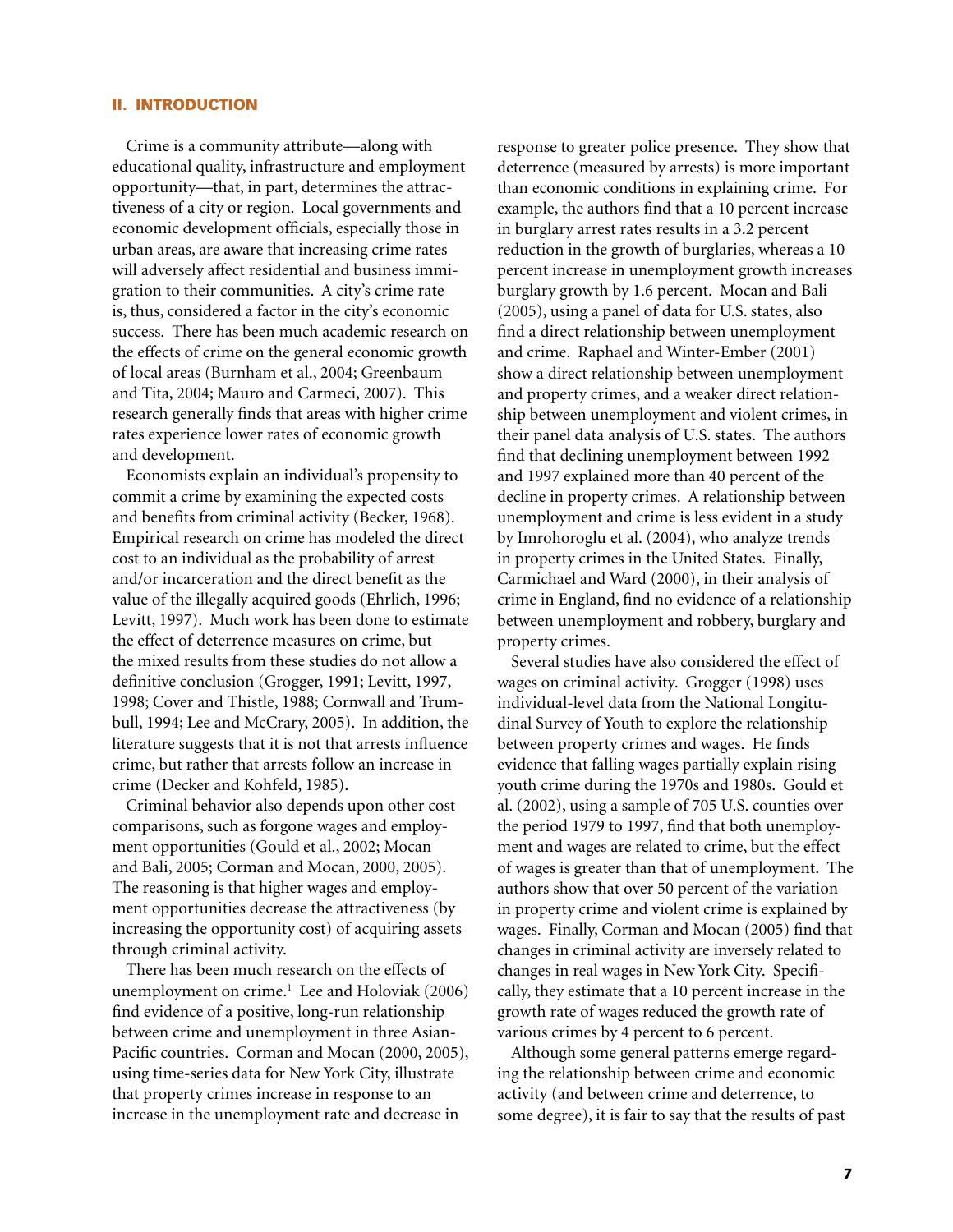studies do not provide conclusive evidence on the relationship.<sup>2</sup> Certainly, the different units of observations, time periods and empirical methodologies used in each study contribute to the difference in results. In addition, the likely simultaneous relationship between crime and deterrence and between crime and economic conditions (Cullen and Levitt, 1996) and the various methods authors have used to control this simultaneity may also explain the divergent results.

Much of the time-series modeling of crime has focused on the long-run relationships (e.g., 10- or 20-year trends) between crime and deterrence and between crime and economic activity rather than on any short-run relationship, say month-to-month or quarter-to-quarter. In this report, we explore whether monthly city-level crime varies with monthly changes in local economic conditions and deterrence.

For 20 large cities in the United States, as well as the Eighth Federal Reserve District cities of St. Louis, Louisville and Little Rock (Memphis is included in the top 20), we use monthly time-series data to explore whether changes in seven separate criminal offenses can be explained by changes in unemployment and real wages, as well as changes in deterrence. In addition, we empirically test the hypothesis that arrests follow an increase in crime.<sup>3</sup>

Because we examine month-to-month changes in crime, economic conditions and deterrence rather than trends, our study is an analysis of the shorterrun impact of arrests and economic conditions on crime. The empirical framework we use is similar to that of Corman and Mocan (2000, 2005), who used monthly time-series data to estimate a model of crime for New York City.

Our time-series study of multiple cities has several advantages over past works. The highfrequency time-series data we use allows us to avoid (or at least better minimize) the complex simultaneity problem between crime and deterrence and between crime and economic conditions that has plagued studies using cross-sectional or panel data. Our study also has the advantage that an identical empirical framework is used for each of the 23 cities, thus providing a more accurate comparison of results across cities. As noted by Levitt (2001), inferences made from aggregate time-series analysis regarding the unemployment and crime relationship may be misleading. In addition, a comparison of results across cities should prove interesting, as

Topel (1994) and Glaeser and Sacerdote (1999) have shown that crime rates and labor market conditions vary significantly across regions. Also, research has shown that large differences in crime exist between urban and rural areas (Smith, 1980; Weisheit et al., 1994). Thus, unlike our city-level time-series analysis, the results from a county- or state-level analysis may mask the greater crime rates and variability in economic conditions that occur in urban areas relative to rural areas.

#### III. Data and Methodology

#### **Data**

Our city-level crime data are from the FBI's Uniform Crime Reports (UCR).<sup>4</sup> We obtained the monthly number of offenses and arrests for seven categories of crime: murder, rape, assault, robbery, burglary, larceny and motor vehicle theft.<sup>5</sup> Although the UCR is the most widely used source of crime data, the fact that these data are selfreported by cities raises some possible problems (Ehrlich, 1996). These include under-reporting of crime by local police departments and differences in the collecting and reporting of criminal activity across cities. Because we are estimating crime models for each city and each crime, there is no concern of cross-city variation in reporting methods contaminating our individual city results. Similarly, bias due to under-reporting of crime would be minimized in our time-series analysis if the underreporting was consistent over the sample period.

Crime data were obtained from the largest 20 cities in the United States based on 1990 population for which sufficient crime data were available.<sup>6</sup> Data also were obtained for the Eighth Federal Reserve District cities of St. Louis, Louisville and Little Rock. Our sample period for the majority of cities covers December 1983 to December 2004. The failure of cities to report crime data for several months or several years early or late in the sample period has shortened the sample for several cities. For some cities, the absence of offense statistics for certain crimes over an extended period of time mid-sample led us to omit the crime from the list of seven crime equations estimated. In addition, appropriate steps were taken to handle the occasional monthly missing observation in order to preserve the sample for estimation purposes (Maltz, 1999, p. 28).<sup>7</sup> Table 1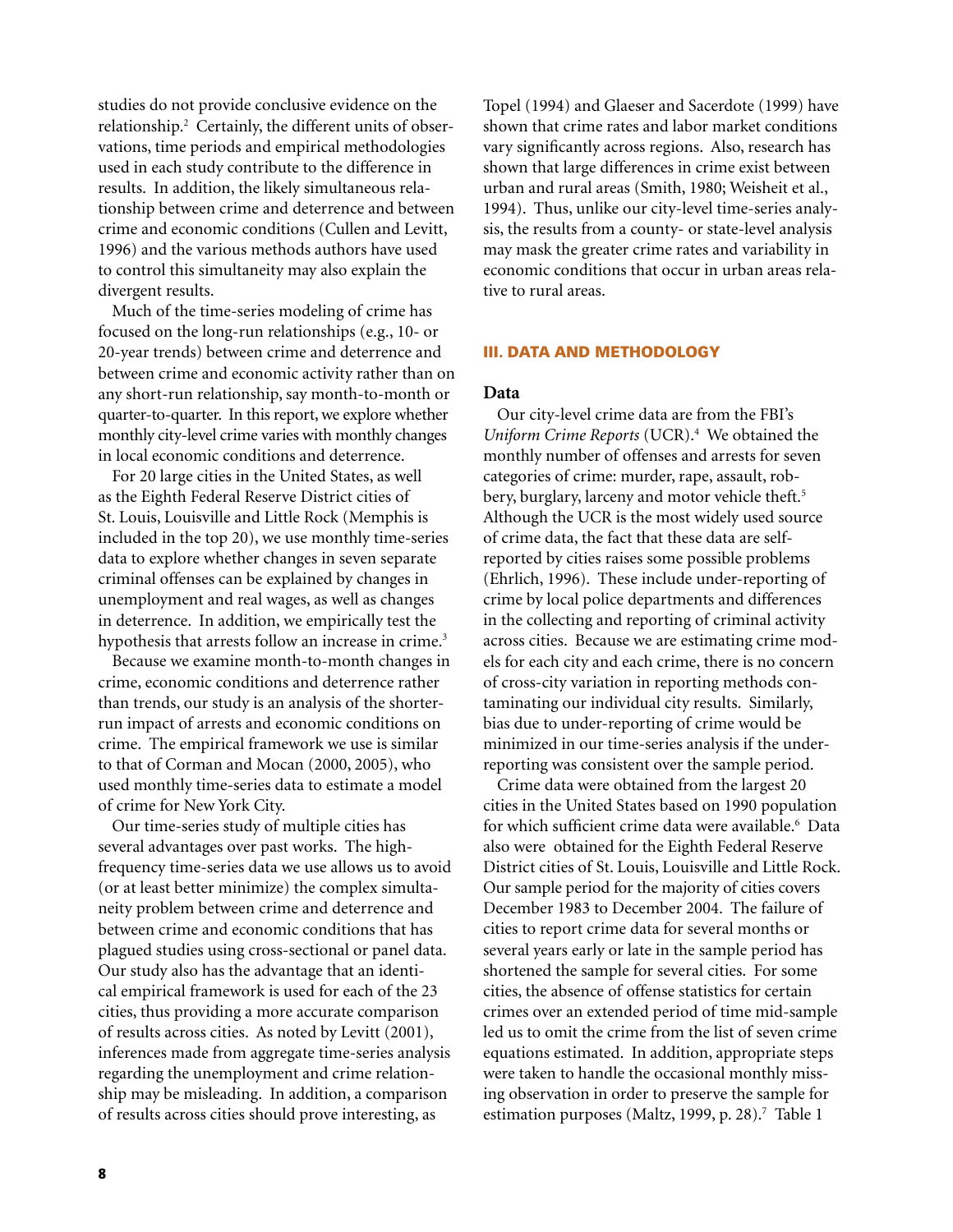| <b>Table 1: CITIES, Sample Periods and Data Notes</b> |                      |                    |                                                                                                                                                                                                                                                                          |  |  |  |  |  |  |  |  |
|-------------------------------------------------------|----------------------|--------------------|--------------------------------------------------------------------------------------------------------------------------------------------------------------------------------------------------------------------------------------------------------------------------|--|--|--|--|--|--|--|--|
| <b>City</b>                                           | <b>Sample Period</b> | <b>Sample Size</b> | Data Notes*                                                                                                                                                                                                                                                              |  |  |  |  |  |  |  |  |
| <b>Baltimore</b>                                      | 1983:12 to 1998:12   | 181                | The August 1997 missing value for murders was replaced<br>with the August 1996 value.                                                                                                                                                                                    |  |  |  |  |  |  |  |  |
| <b>Boston</b>                                         | 1989:5 to 2004:12    | 188                |                                                                                                                                                                                                                                                                          |  |  |  |  |  |  |  |  |
| Cleveland                                             | 1983:12 to 1998:9    | 178                |                                                                                                                                                                                                                                                                          |  |  |  |  |  |  |  |  |
| Columbus                                              | 1983:12 to 2002:12   | 229                | The October 1991 and 1998 missing values for rape arrests<br>were replaced with the October 1990 and October 1997<br>values, respectively. The October 1998 missing value for<br>robbery arrests was replaced with the October 1997 value.                               |  |  |  |  |  |  |  |  |
| Dallas                                                | 1983:12 to 2004:12   | 253                | The August 1997 missing value for murders was replaced<br>with the August 1996 value.                                                                                                                                                                                    |  |  |  |  |  |  |  |  |
| Detroit                                               | 1983:12 to 2004:12   | 253                | The August 1997 missing value for murders was replaced<br>with the August 1996 value.                                                                                                                                                                                    |  |  |  |  |  |  |  |  |
| El Paso                                               | 1983:12 to 2004:12   | 253                |                                                                                                                                                                                                                                                                          |  |  |  |  |  |  |  |  |
| Houston                                               | 1983:12 to 2004:12   | 253                | The August 1997 missing value for murders was replaced<br>with the August 1996 value.                                                                                                                                                                                    |  |  |  |  |  |  |  |  |
| Indianapolis                                          | 1996:1 to 2004:12    | 108                |                                                                                                                                                                                                                                                                          |  |  |  |  |  |  |  |  |
| Little Rock                                           | 1983:12 to 2004:12   | 253                | The November and December 1989 missing values for<br>arrests for all crimes were replaced with the November<br>and December 1988 values. The April 1984 missing value<br>for vehicle theft arrests was replaced with the April 1983<br>value.                            |  |  |  |  |  |  |  |  |
| Los Angeles                                           | 1983:12 to 2004:12   | 253                | The August 1997 missing value for murders was replaced<br>with the August 1996 value.                                                                                                                                                                                    |  |  |  |  |  |  |  |  |
| Louisville                                            | 1993:1 to 2002:12    | 120                |                                                                                                                                                                                                                                                                          |  |  |  |  |  |  |  |  |
| <b>Memphis</b>                                        | 1985:1 to 2004:12    | 240                | The December 1994 missing values for arrests for all<br>crimes were replaced with December 1993 values.                                                                                                                                                                  |  |  |  |  |  |  |  |  |
| Milwaukee                                             | 1983:12 to 2004:12   | 253                | The August 1997 missing value for murders was replaced<br>with the August 1996 value. The March 1986 missing val-<br>ues for all arrests were replaced with March 1985 values.<br>The July 2002 missing value for rape arrests was replaced<br>with the July 2001 value. |  |  |  |  |  |  |  |  |
| New Orleans                                           | 1983:12 to 2004:12   | 253                | The August 1997 missing value for murders was replaced<br>with the August 1996 value.                                                                                                                                                                                    |  |  |  |  |  |  |  |  |
| Philadelphia                                          | 1983:12 to 2004:12   | 253                | The August 1997 missing value for murders was replaced<br>with the August 1996 value. The November 1988 missing<br>values for arrests for all crimes were replaced with the<br>November 1987 values.                                                                     |  |  |  |  |  |  |  |  |
| Phoenix                                               | 1983:12 to 2004:11   | 252                |                                                                                                                                                                                                                                                                          |  |  |  |  |  |  |  |  |
| St. Louis                                             | 1983:12 to 2004:12   | 253                |                                                                                                                                                                                                                                                                          |  |  |  |  |  |  |  |  |
| San Antonio                                           | 1983:12 to 2004:12   | 253                |                                                                                                                                                                                                                                                                          |  |  |  |  |  |  |  |  |
| San Diego                                             | 1983:12 to 2004:12   | 253                |                                                                                                                                                                                                                                                                          |  |  |  |  |  |  |  |  |
| San Francisco                                         | 1983:12 to 2004:12   | 253                |                                                                                                                                                                                                                                                                          |  |  |  |  |  |  |  |  |
| San Jose                                              | 1983:12 to 2001:8    | 213                |                                                                                                                                                                                                                                                                          |  |  |  |  |  |  |  |  |
| Seattle                                               | 1983:12 to 1997:12   | 169                | The May 1986 and June 1992 missing values for arrests for<br>all crimes were replaced with the May 1985 and June 1991<br>values, respectively.                                                                                                                           |  |  |  |  |  |  |  |  |
|                                                       |                      |                    | * The method used to impute missing UCR crime and arrest data for individual jurisdictions is based on Maltz (1999, p. 28).                                                                                                                                              |  |  |  |  |  |  |  |  |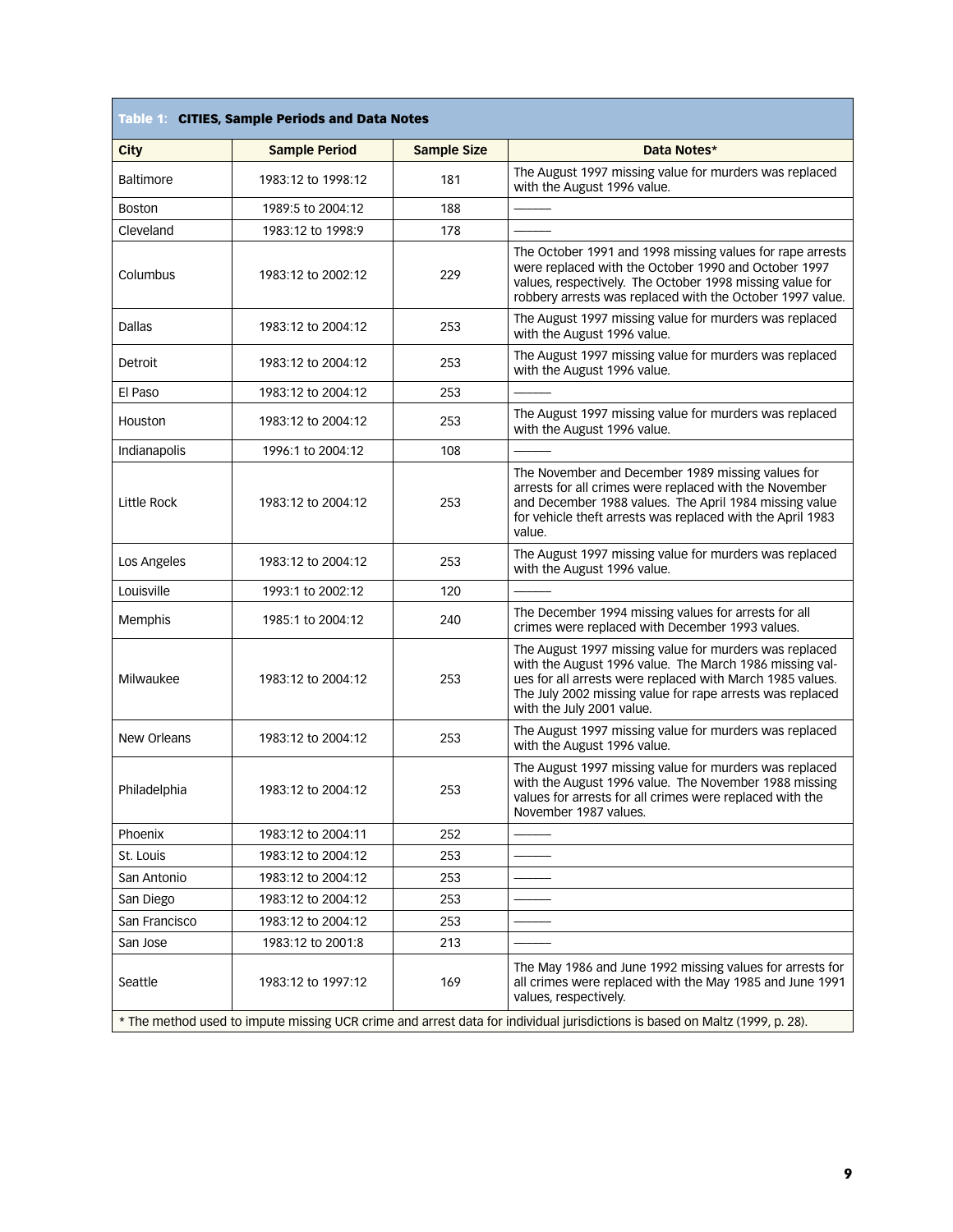lists the cities used in the analysis, the sample period for each city and notes on data editing.

Our models of crime assume that criminal activity is a function of deterrence and economic conditions. As in many previous studies, we use the number of crime-specific arrests as our measure of deterrence.<sup>8</sup> Changes in economic conditions are captured by the city-level unemployment rate (seasonally adjusted) and changes in the real minimum wage (Gould et al., 2002; Corman and Mocan, 2005).9 While the unemployment rate captures the employment situation for the average city resident, the minimum wage is more likely to capture the financial situation of young, single men, as this group generally constitutes the greatest percentage of all minimum-wage workers.10 This demographic group is also the most likely to commit propertyrelated crimes (Grogger, 1998).

#### **Model and Hypotheses**

Our objective is to explore whether changes in deterrence and economic conditions influence monthly changes in crime. We estimate the following crime equation for each of seven crimes for each of the 23 cities:

(1)

$$
C_{t} = \alpha + \sum_{1}^{r} \beta_{r} C_{r} + \sum_{1}^{r} \delta_{r} AR_{r} + \sum_{0}^{r} \phi_{r} UN_{r} + \sum_{0}^{r} \gamma_{r} MW_{r} + \sum \tau S + \varepsilon_{t}
$$

The number of criminal offenses is denoted by C and the number of arrests for the respective crime is denoted by AR. UN and MW denote the city unemployment rate and the city real minimum wage, respectively. Because we are interested in month-tomonth changes, all variables are transformed into percent changes. We also include monthly dummy variables (S) to account for any seasonality in crime.

Because the effects of deterrence and economic conditions on crime may extend over several months, we include lags (*r*)of arrests, unemployment and the minimum wage. The number of lags captures the degree to which each variable's effect on crime persists. As in Corman and Mocan (2005), in order to minimize any simultaneity between arrests and crime, this study does not include the contemporaneous (i.e., lag length  $= 0$ ) value of arrests in the empirical models. The model does include a contemporaneous value for both economic variables.<sup>11</sup>

The total effect of each variable on changes in crime is determined by summing the lagged coef-

ficients for each variable. We assess the magnitude of each variable's effect on crime by calculating an elasticity using the sum of the coefficients (contemporaneous and lagged) and the means of the respective variables. The elasticities are interpreted as the effect of a percentage change in the growth rate of the independent variable on the percentage change in the growth rate of the crime. As a specific example, if the arrest elasticity for larceny is estimated to be –0.50, this is interpreted to mean that a 1 percent increase (decrease) in the growth rate of arrests for larceny results in a 0.5 percent decrease (increase) in the growth rate of larcenies.

Several points regarding the elasticity estimates are worth mentioning. It is important to note when comparing elasticities across cities that the elasticities may reflect different time spans, depending upon lag length of each variable. In addition, the size of an elasticity estimate is not only dependent on the sum of the coefficients (and, thus, the number of lags), but also on the magnitude of the respective variables' means. Because we are looking at percentage changes in growth rates rather than the changes in the levels of each variable (the former is a much smaller number than the latter), small changes in growth rates can translate into large percentage changes (i.e., large elasticity estimates).

It is useful to discuss, based on previous research, the possible effects that arrests, unemployment and wages might have on crime. First, consider changes in arrests. A positive relationship between arrests and crime would lend support for the deterrence model of crime. Although some authors (Levitt, 1998) strongly argue that deterrence is a significant factor in explaining crime, there are several reasons why we might find no significant relationship between arrests and crime.

First, it is possible that the causality is from crime to arrests, rather than from arrests to crime. The idea is that an increase in crime causes a reallocation of police resources to combat the increase in crime. In their study of homicide, robbery and burglary in St. Louis, Decker and Kohfeld (1985) find evidence that arrests follow crimes. Second, one would expect deterrence to be effective only if potential criminals were aware that their probability of being arrested had significantly increased. Wilson and Herrnstein (1985) and Lee and McCrary (2005) suggest that potential offenders are quite myopic when considering the consequences of their activities. This may be especially true in the short run.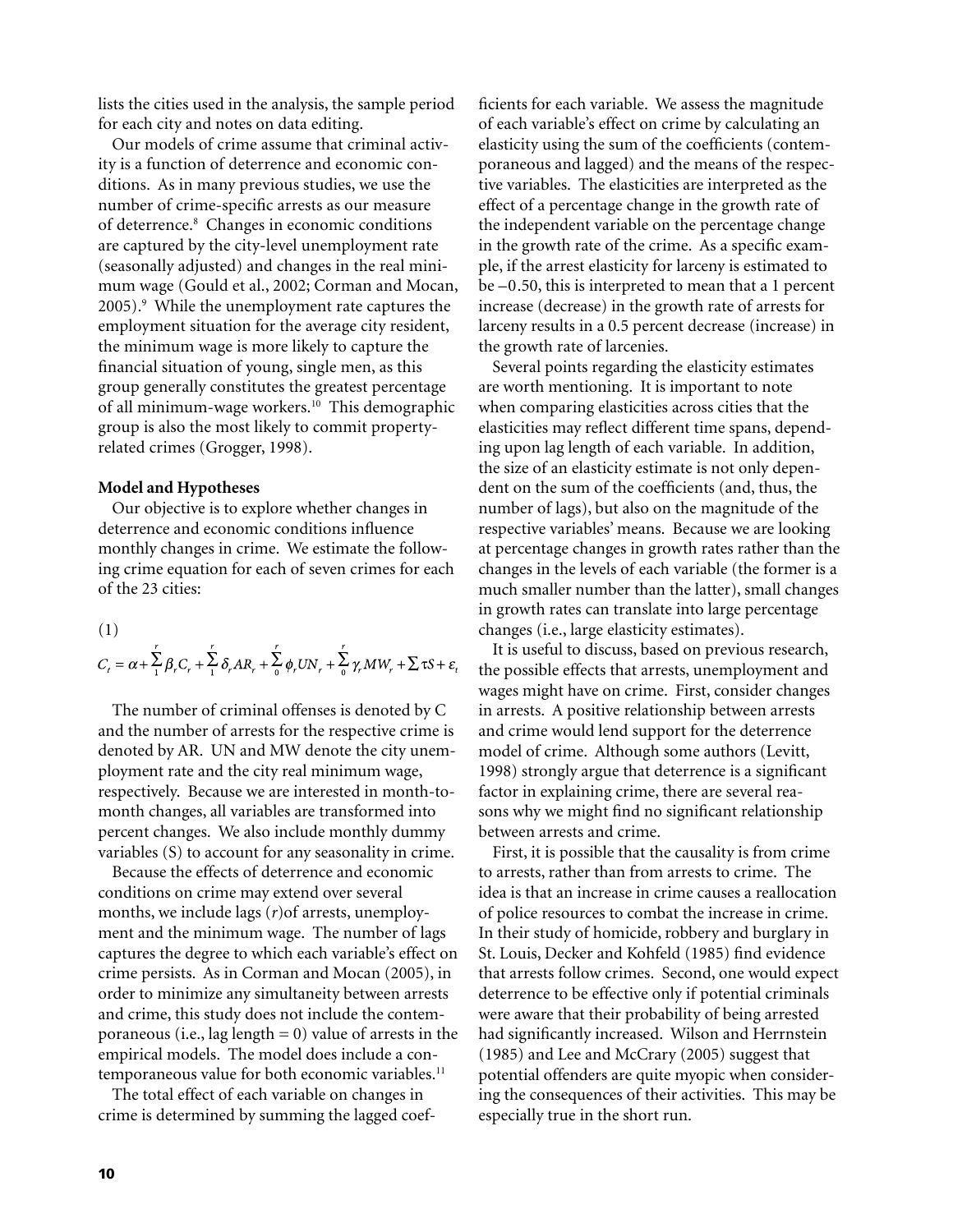We expect unemployment to have a positive effect on crime and wages to have a negative effect on crime. However, these effects are likely dependent on specific crimes. For example, it seems much more reasonable that crimes involving the taking of property would occur more frequently during economic slowdowns than violent crimes, such as murder and rape. Thus, we might expect more significant relationships between economic conditions and property crimes (robbery, burglary, larceny and vehicle theft) than for the most violent crimes. Finally, it is also possible that initial or temporary changes in an individual's employment situation are not as likely to induce criminal behavior as would an unfavorable long-term unemployment situation. This would suggest no short-run relationship between unemployment rates and crime, as individuals may resort to crime only after an extended period of economic distress.

A negative relationship between changes in the minimum wage and crime is expected as the opportunity cost of committing a crime (forgone wage) increases as the real minimum wage increases. What about the relative importance of unemployment versus wages in explaining crime? Gould et al. (2002) find evidence that wages played a greater role in county crime trends than did the unemployment rate over the period 1979 to 1997. The reasonable argument made by the authors is that unemployment is a temporary situation, whereas low or stagnant wages is more of a long-term situation, and it is the latter that creates a greater incentive for individuals to commit crimes.

Because we are looking at changes in wages and unemployment, it is less clear that we would expect to find changes in wages to have a greater effect on crime than a change in unemployment. However, using monthly crime data for New York City, Corman and Mocan (2005) did find that the wage elasticities for certain crimes were greater than unemployment elasticities.

#### IV. Empirical Results

The empirical results are presented in tables 2 through 8, with each table containing the elasticities of arrests, unemployment and wages on the respective crime for each of the 23 cities. The elasticities are computed using the sum of the coefficients from

equation (1) and the means for each particular pair of variables.12 Recall that the elasticities are interpreted as the effect of a percentage change in the growth rate of the independent variable (arrests, unemployment or wages) on the percentage change in the growth rate of the crime. Missing values in a table indicate a lack of available crime data for the city.

For the most violent crimes of murder and rape (Tables 2 and 3), there is evidence that changes in deterrence and economic conditions have a significant influence on changes in the number of murders and rapes in only a few cities. In New Orleans, the arrest elasticity for murder is –5.5, suggesting that a 10 percent increase in the growth of murder arrests resulted in a 55 percent decrease in the growth of murders. Real minimum wage growth resulted in lower growth in the number of rapes in New Orleans and San Diego. Growth in unemployment resulted in an increase in rapes in Cleveland. In general, there is little evidence that short-run changes in arrests and economic conditions influence the number of murders and rapes in our sample of cities.

As with murder and rape, the regression results for assault (Table 4) reveal few significant relationships between economic conditions and crime and between arrests and crime. In addition, about half of the significant elasticities are of the wrong sign. For those elasticities having the correct sign, the unemployment elasticities for assault are generally larger in absolute value than the minimum wage elasticities for assault.

The elasticities for robberies are shown in Table 5. Unlike for the crimes of murder and rape, changes in arrests and economic conditions are found to significantly influence the growth in robberies in a larger number of U.S. cities. The arrest elasticities for robbery range from  $-0.04$  in New Orleans to –8.86 in St. Louis.13 Unemployment growth causes an increase in robberies in Baltimore, Houston, Indianapolis, Milwaukee, St. Louis and San Diego, with elasticities ranging from roughly 0.10 in Milwaukee to 1.87 in Indianapolis. Real minimum wage growth results in lower growth in the number of robberies for four cities: Baltimore, Cleveland, Columbus and San Diego. In the cities of Baltimore and San Diego, robbery growth is influenced by both changes in the unemployment rate and wage growth. A visual comparison suggests that the unemployment elasticities for robbery are slightly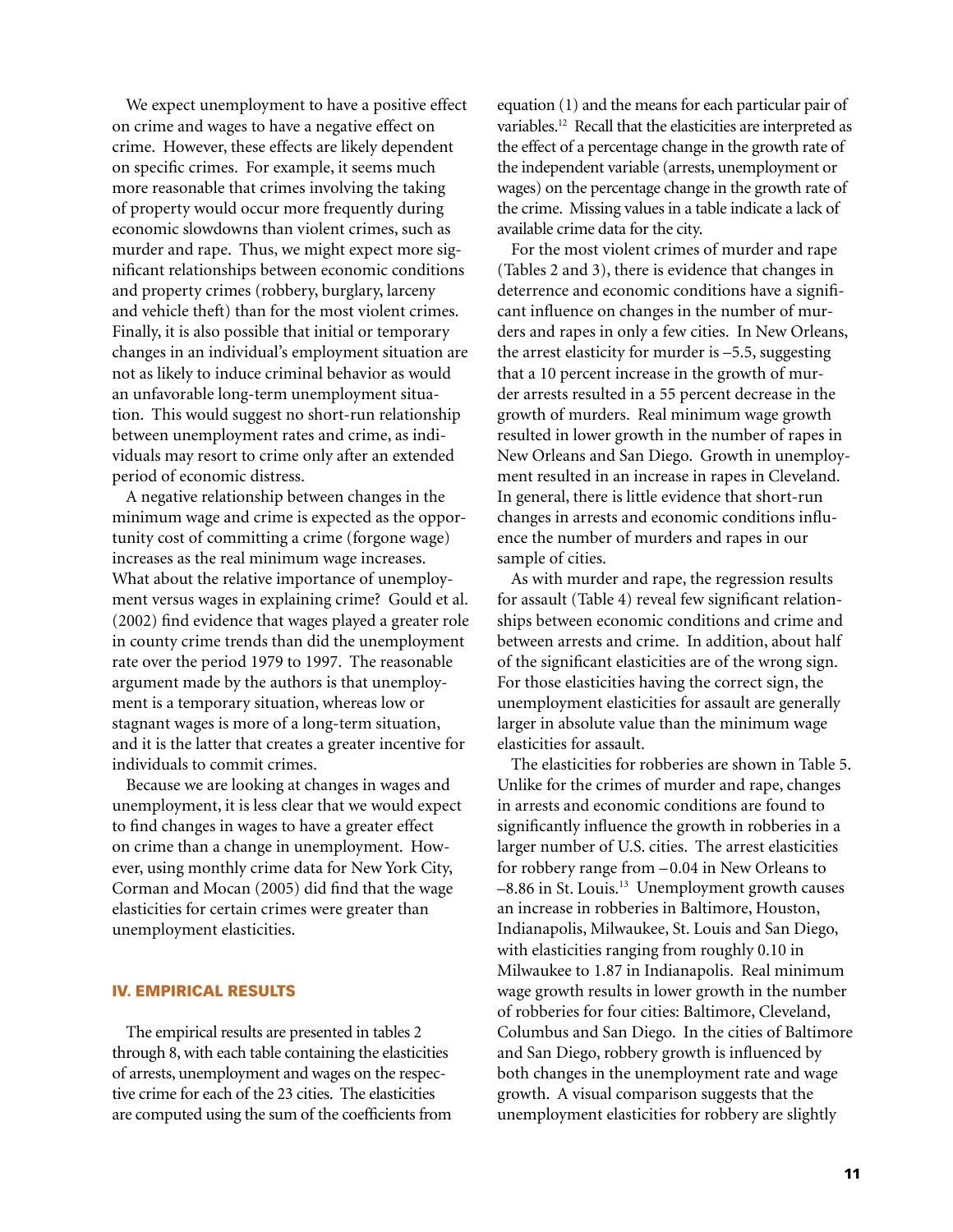| Table 2: MURDER-Deterrence and Business Cycle Elasticities for U.S. Cities |                                  |                                  |                                   |                          |                          |                                  |                                   |                                |                               |  |  |
|----------------------------------------------------------------------------|----------------------------------|----------------------------------|-----------------------------------|--------------------------|--------------------------|----------------------------------|-----------------------------------|--------------------------------|-------------------------------|--|--|
|                                                                            |                                  | <b>Arrests</b>                   |                                   |                          | <b>Unemployment</b>      |                                  |                                   | <b>Wages</b>                   |                               |  |  |
|                                                                            | <b>Elasticity</b>                | <b>St. Error</b>                 | Lags                              | <b>Elasticity</b>        | <b>St. Error</b>         | Lags                             | <b>Elasticity</b>                 | <b>St. Error</b>               | Lags                          |  |  |
| <b>Baltimore</b>                                                           | 0.199                            | 0.271                            | $1 - 2$                           | 0.038                    | 0.051                    | $0 - 1$                          | $-0.159$                          | 0.151                          | $0 - 1$                       |  |  |
| <b>Boston</b>                                                              |                                  |                                  |                                   |                          |                          |                                  |                                   |                                |                               |  |  |
| Cleveland                                                                  |                                  |                                  | $\overbrace{\qquad \qquad }^{}$   |                          |                          | $\qquad \qquad$                  | $\overline{\phantom{m}}$          | $\qquad \qquad$                |                               |  |  |
| Columbus                                                                   |                                  | $\qquad \qquad -$                | $\overbrace{\phantom{123221111}}$ |                          |                          | $\overbrace{\phantom{12322111}}$ | $\overbrace{\qquad \qquad }^{}$   | $\equiv$                       |                               |  |  |
| Dallas                                                                     | $-0.039$                         | 0.225                            | $1 - 3$                           | 0.541                    | 1.109                    | $0 - 1$                          | 0.387                             | 0.860                          | $\Omega$                      |  |  |
| Detroit                                                                    | $-0.267$                         | 0.380                            | $\mathbf{1}$                      | $-0.208$                 | 0.188                    | $\mathbf 0$                      | $-0.753$                          | 1.391                          | $\mathbf 0$                   |  |  |
| El Paso                                                                    | $\overbrace{\phantom{12322111}}$ | $\overbrace{\phantom{12322111}}$ | $\overbrace{\phantom{123221111}}$ |                          |                          |                                  | $\overbrace{\phantom{123221111}}$ | $\overline{\phantom{0}}$       | $\overbrace{\phantom{aaaaa}}$ |  |  |
| Houston                                                                    | $-0.449$                         | 0.598                            | $1 - 4$                           | 0.061                    | 0.101                    | $\mathbf 0$                      | 0.398                             | 0.802                          | $0 - 7$                       |  |  |
| Indianapolis                                                               | $\qquad \qquad -$                | —                                | $\overline{\phantom{0}}$          | —                        | —                        |                                  |                                   | $\overline{\phantom{0}}$       |                               |  |  |
| Little Rock                                                                | $\equiv$                         | $\equiv$                         | $\qquad \qquad$                   | $\equiv$                 | $\overline{\phantom{0}}$ | $\equiv$                         |                                   | $\overline{\phantom{0}}$       |                               |  |  |
| Los Angeles                                                                | $-0.006$                         | 0.106                            | $1 - 2$                           | 0.039                    | 0.152                    | $0 - 1$                          | $-0.142$                          | 0.121                          | $0 - 1$                       |  |  |
| Louisville                                                                 | $\qquad \qquad \longleftarrow$   | $\qquad \qquad$                  | $\hspace{0.05cm}$                 | $\qquad \qquad -$        |                          | $\hspace{0.05cm}$                | $\hspace{0.05cm}$                 | $\qquad \qquad \longleftarrow$ | —                             |  |  |
| Memphis                                                                    |                                  |                                  |                                   |                          |                          |                                  |                                   |                                |                               |  |  |
| Milwaukee                                                                  | 0.002                            | 0.007                            | $\mathbf{1}$                      | 0.000                    | 0.037                    | $\Omega$                         | $-0.045$                          | 0.176                          | $\mathbf 0$                   |  |  |
| New Orleans                                                                | $-5.502**$                       | 1.538                            | $1 - 7$                           | $-4.176*$                | 1.965                    | $0 - 4$                          | 1.240                             | 1.288                          | $\Omega$                      |  |  |
| Philadelphia                                                               | 0.006                            | 0.060                            | $\mathbf{1}$                      | $-0.221$                 | 0.210                    | $\mathbf 0$                      | 1.087                             | 1.164                          | $0 - 2$                       |  |  |
| Phoenix                                                                    | $\overline{\phantom{0}}$         | $\overline{\phantom{0}}$         |                                   | $\overline{\phantom{0}}$ | $\overline{\phantom{0}}$ | $\overline{\phantom{0}}$         | $\overline{\phantom{0}}$          | $\overline{\phantom{0}}$       |                               |  |  |
| St. Louis                                                                  | $\overline{\phantom{0}}$         | $\overline{\phantom{0}}$         |                                   | $\qquad \qquad$          | $\overline{\phantom{0}}$ | $\qquad \qquad$                  |                                   | $\qquad \qquad$                | $\overline{\phantom{0}}$      |  |  |
| San Antonio                                                                |                                  | —                                |                                   | —                        | —                        |                                  | $\overline{\phantom{0}}$          |                                |                               |  |  |
| San Diego                                                                  | $\overline{\phantom{0}}$         | $\overline{\phantom{0}}$         | $\overline{\phantom{0}}$          | $\overline{\phantom{0}}$ |                          | $\overline{\phantom{0}}$         | $\overline{\phantom{m}}$          |                                | $\overline{\phantom{0}}$      |  |  |
| San Francisco                                                              |                                  |                                  |                                   |                          |                          |                                  |                                   |                                |                               |  |  |
| San Jose                                                                   |                                  |                                  |                                   |                          |                          |                                  |                                   |                                |                               |  |  |
| Seattle                                                                    |                                  |                                  |                                   |                          |                          |                                  |                                   |                                |                               |  |  |

Note: Elasticities are calculated from the sum of coefficients in equation (1). \* denotes significance at 5 percent and \*\* at 1 percent. Missing values indicate zero–value observations for respective city. Elasticities reveal the percentage change in the growth rate of murders resulting from a percentage increase in the growth rate of murder arrests, unemployment and the real minimum wage.

higher in absolute value, on average, than the minimum wage elasticities for robbery.

The results for burglary, larceny and motor vehicle theft reveal substantially more significant elasticities (all of the correct sign) than the more violent crimes of robbery, murder, rape and assault.

Consider the burglary results shown in Table 6. The arrest elasticity for burglary is negative and significant for six cities and ranges from  $-0.03$ (Los Angeles) to – 0.55 (Louisville). Growth in unemployment increases the growth in burglaries in six cities, with elasticities ranging from 0.04 (Los Angeles) to 0.23 (Boston). Minimum wage growth reduces the growth of burglaries in four cities: El Paso, Los Angeles, Milwaukee and Seattle. The minimum wage elasticities for burglary are

slightly higher in absolute value than the unemployment elasticities for burglary.

The larceny elasticities are presented in Table 7. The arrest elasticity for larceny is negative and significant for eight cities. These elasticities are, on average, slightly higher than those for robbery, ranging from – 0.07 (Baltimore) to –2.65 (Milwaukee). The unemployment elasticity for larceny is positive and significant for four cities (range of 0.02 to 0.14), and each are of similar value to the unemployment elasticity for burglary shown in Table 6, although for a different set of cities. The minimum wage elasticity for larceny is negative and significant for six cities (range of  $-0.19$  to  $-3.57$ ), and the elasticities are generally larger than the minimum wage elasticities for burglary shown in Table 6.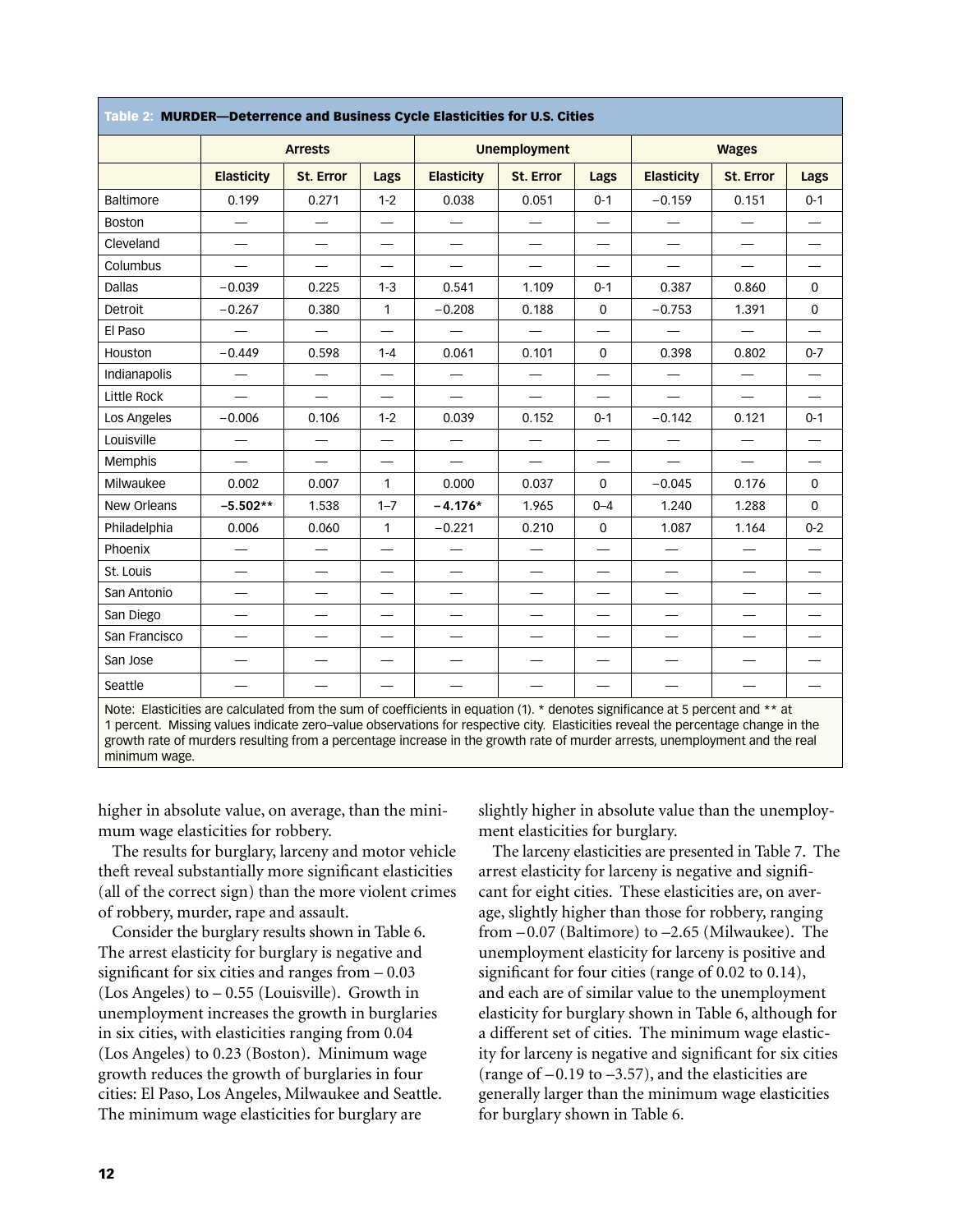| Table 3: RAPE-Deterrence and Business Cycle Elasticities for U.S. Cities                      |                                  |                                 |                          |                                   |                                  |                                   |                                   |                                   |                                 |  |  |
|-----------------------------------------------------------------------------------------------|----------------------------------|---------------------------------|--------------------------|-----------------------------------|----------------------------------|-----------------------------------|-----------------------------------|-----------------------------------|---------------------------------|--|--|
|                                                                                               |                                  | <b>Arrests</b>                  |                          |                                   | <b>Unemployment</b>              |                                   |                                   | <b>Wages</b>                      |                                 |  |  |
|                                                                                               | <b>Elasticity</b>                | <b>St. Error</b>                | Lags                     | <b>Elasticity</b>                 | <b>St. Error</b>                 | Lags                              | <b>Elasticity</b>                 | <b>St. Error</b>                  | Lags                            |  |  |
| <b>Baltimore</b>                                                                              | 0.543                            | 0.345                           | $1 - 2$                  | 0.041                             | 0.048                            | $0 - 1$                           | 0.009                             | 0.123                             | $\Omega$                        |  |  |
| <b>Boston</b>                                                                                 | 0.002                            | 0.036                           | $\mathbf{1}$             | 0.000                             | 0.102                            | $\mathbf{0}$                      | 0.161                             | 0.106                             | $\Omega$                        |  |  |
| Cleveland                                                                                     | $-1.577$                         | 1.118                           | $1 - 7$                  | $3.885+$                          | $0 - 2$<br>2.119                 |                                   | 0.255                             | 0.201                             | $\Omega$                        |  |  |
| Columbus                                                                                      | $-0.040$                         | 0.072                           | $\mathbf{1}$             | 0.113                             | 0.179                            | $\mathbf{0}$                      | $-0.046$                          | 0.234                             | $\mathbf 0$                     |  |  |
| Dallas                                                                                        | 0.010                            | 0.017                           | $\mathbf{1}$             | 0.102                             | 0.258                            | $\Omega$                          | 0.356                             | 0.268                             | $\mathbf 0$                     |  |  |
| Detroit                                                                                       | $\overline{\phantom{m}}$         | $\qquad \qquad$                 |                          |                                   |                                  | $\overline{\phantom{0}}$          | $\overline{\phantom{m}}$          |                                   |                                 |  |  |
| El Paso                                                                                       | 0.002                            | 0.104                           | $\mathbf{1}$             | $-0.370$                          | 0.902                            | $\Omega$                          | 0.693                             | 1.942                             | $\mathbf{0}$                    |  |  |
| Houston                                                                                       | 0.643                            | 0.559                           | $\mathbf{1}$             | 0.277                             | 0.789                            | $0 - 3$                           | $-0.678$                          | 1.29                              | $\Omega$                        |  |  |
| Indianapolis                                                                                  | $-0.167$                         | 0.145                           | $\mathbf{1}$             | $-0.143$                          | 0.622                            | $\mathbf 0$                       | 0.188                             | 0.290                             | $0 - 9$                         |  |  |
| Little Rock                                                                                   | $\overline{\phantom{m}}$         | $\qquad \qquad =$               | $\overline{\phantom{0}}$ | $\overbrace{\phantom{123221111}}$ | $\overbrace{\phantom{12322111}}$ | $\overline{\phantom{0}}$          | $\overbrace{\phantom{123221111}}$ | $\qquad \qquad -$                 | $\hspace{0.05cm}$               |  |  |
| Los Angeles                                                                                   | 0.003                            | 0.005                           | $\mathbf{1}$             | 0.058                             | 0.048                            | $\mathbf{0}$                      | 0.006                             | 0.023                             | $\Omega$                        |  |  |
| Louisville                                                                                    | $\overbrace{\phantom{12322111}}$ | $\qquad \qquad -$               | $\overline{\phantom{0}}$ | $\overline{\phantom{0}}$          | $\overline{\phantom{m}}$         |                                   | $\overbrace{\phantom{123221111}}$ | $\overline{\phantom{0}}$          | $\overbrace{\phantom{aaaaa}}$   |  |  |
| Memphis                                                                                       | 0.002                            | 0.015                           | $1-9$                    | 0.010                             | 0.187                            | $0 - 3$                           | $-0.080$                          | 0.346                             | $\Omega$                        |  |  |
| Milwaukee                                                                                     | $-0.085$                         | 0.089                           | $\mathbf{1}$             | 0.143                             | 0.295                            | $0 - 3$                           | 1.017                             | 1.128                             | $\Omega$                        |  |  |
| New Orleans                                                                                   | $-0.018$                         | 0.016                           | $1 - 2$                  | $-0.002$                          | 0.224                            | $\mathbf{0}$                      | $-0.849*$                         | 0.350                             | $0 - 2$                         |  |  |
| Philadelphia                                                                                  | $-0.006$                         | 0.014                           | $\mathbf{1}$             | 0.190                             | 0.323                            | $0 - 6$                           | $-2.849$                          | 2.266                             | $0 - 4$                         |  |  |
| Phoenix                                                                                       | 0.055                            | 1.322                           | $1 - 5$                  | 0.239                             | 0.152                            | $0 - 1$                           | 4.804                             | 3.553                             | $0 - 1$                         |  |  |
| St. Louis                                                                                     | $\overline{\phantom{0}}$         | $\overbrace{\qquad \qquad }^{}$ |                          |                                   | $\overline{\phantom{0}}$         |                                   |                                   | $\overline{\phantom{0}}$          |                                 |  |  |
| San Antonio                                                                                   | $\overbrace{\phantom{12322111}}$ | $\overbrace{\qquad \qquad }^{}$ | $\qquad \qquad$          | $\overbrace{\phantom{123221111}}$ |                                  | $\overbrace{\phantom{123221111}}$ | $\overbrace{\phantom{123221111}}$ | $\overbrace{\phantom{123221111}}$ | $\overbrace{\qquad \qquad }^{}$ |  |  |
| San Diego                                                                                     | 0.192                            | 0.569                           | $\mathbf{1}$             | 2.452                             | 5.177                            | $0 - 4$                           | $-2.307**$                        | 0.795                             | $0 - 1$                         |  |  |
| San Francisco                                                                                 |                                  | $\overbrace{\qquad \qquad }^{}$ |                          | $\overline{\phantom{m}}$          | $\qquad \qquad \longleftarrow$   |                                   |                                   |                                   | $\overline{\phantom{m}}$        |  |  |
| San Jose                                                                                      | $-0.061$                         | 0.073                           | $1 - 2$                  | 0.054                             | 0.165                            | $0 - 6$                           | 0.316                             | 0.210                             | $0 - 9$                         |  |  |
| Seattle<br>0.022<br>0.119<br>$1 - 2$<br>$-0.383$<br>0.459<br>$\mathbf 0$<br>$-0.008$<br>0.039 |                                  |                                 |                          |                                   |                                  |                                   |                                   | $\mathbf 0$                       |                                 |  |  |

Note: Elasticities are calculated from the sum of coefficients in equation (1). + denotes significance at 10 percent, \* at 5 percent and \*\* at 1 percent. Missing values indicate zero-value observations for respective city. Elasticities reveal the percentage change in the growth rate of rape resulting from a percentage increase in the growth rate of rape arrests, unemployment and the real minimum wage.

The results for motor vehicle theft are shown in Table 8. Changes in arrests are found to have a negative influence on motor vehicle thefts in four cities, with the elasticities ranging from – 0.04 to – 0.34. The unemployment elasticity for motor vehicle theft is positive and significant for eight cities, thus suggesting that short-run downturns in the employment situation of these cities result in greater motor vehicle thefts. Increases in the real minimum wage lead to lower motor vehicle thefts in five cities. Changes in both the unemployment rate and the real minimum wage influence motor vehicle thefts in Milwaukee and Detroit. As for many of the other crimes, no clear difference emerges regarding the effects of changes in unemployment and wages on crime.

Given the volume of empirical results presented, a brief summary is warranted. There was no significant short-run relationship between arrests and crime and between economic conditions and crime for many of the cities.

There are some interesting insights for cities that had statistical relationships. No consistent difference in the magnitude of the elasticities appears across crimes or cities, a likely result of the very different labor market conditions across regions (Topel, 1994; Glaeser and Sacerdote, 1999) as well as differences in the allocation of police resources (Benson et al., 1994). This suggests that determining whether crime is more influenced by changes in economic conditions or by changes in deterrence must be made on a city-by-city basis. Finally, changes in eco-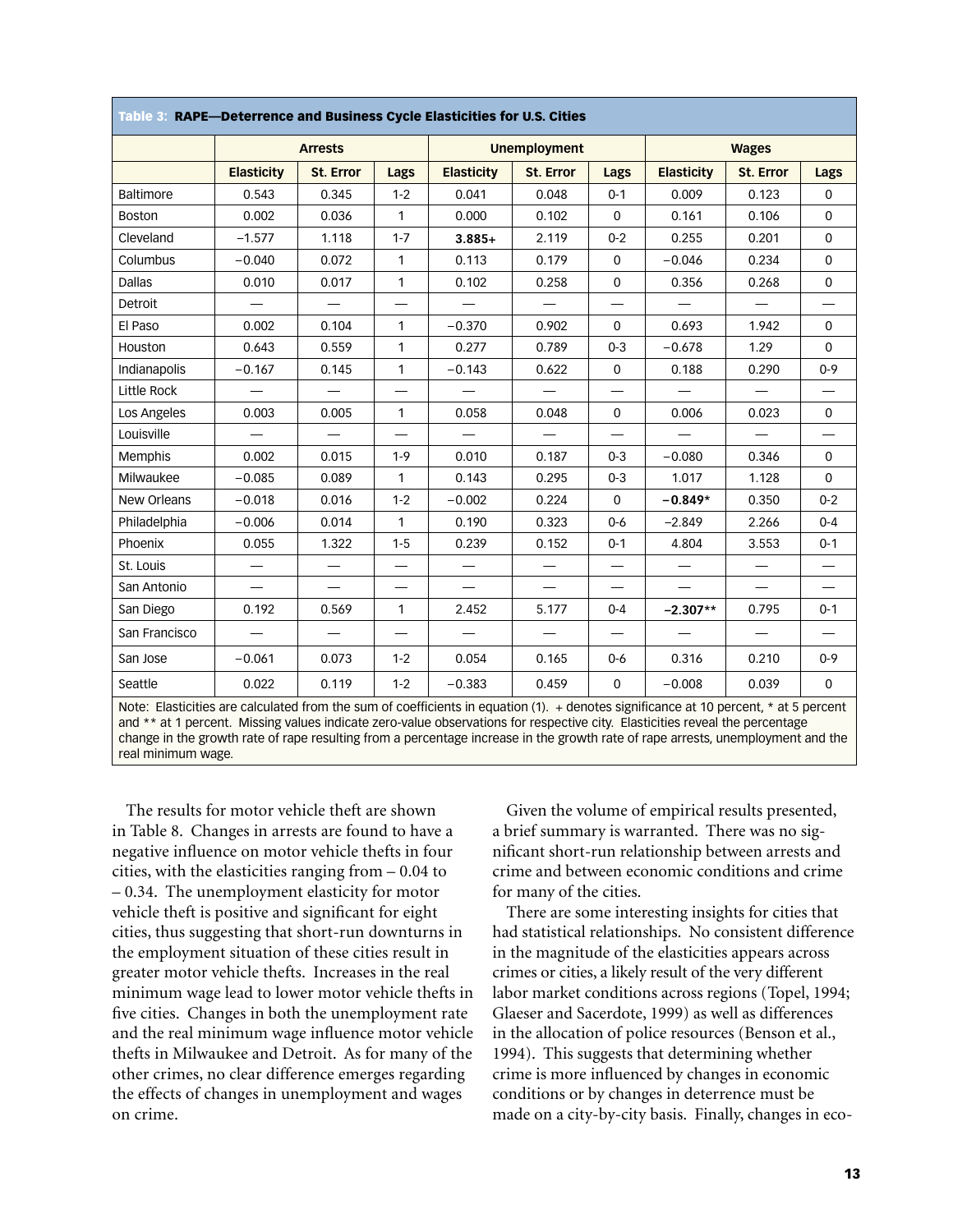| Table 4: ASSAULT-Deterrence and Business Cycle Elasticities for U.S. Cities                      |                   |                  |              |                                               |                     |             |                   |                  |             |  |  |  |
|--------------------------------------------------------------------------------------------------|-------------------|------------------|--------------|-----------------------------------------------|---------------------|-------------|-------------------|------------------|-------------|--|--|--|
|                                                                                                  |                   | <b>Arrests</b>   |              |                                               | <b>Unemployment</b> |             |                   | <b>Wages</b>     |             |  |  |  |
|                                                                                                  | <b>Elasticity</b> | <b>St. Error</b> | Lags         | <b>Elasticity</b><br><b>St. Error</b><br>Lags |                     |             | <b>Elasticity</b> | <b>St. Error</b> | Lags        |  |  |  |
| <b>Baltimore</b>                                                                                 | $-0.017$          | 0.010            | 1            | $-0.009$                                      | 0.008               | $0 - 1$     | $-0.007$          | 0.025            | $\mathbf 0$ |  |  |  |
| <b>Boston</b>                                                                                    | 0.000             | 0.007            | 1            | 0.050                                         | 0.090               | $\Omega$    | 0.053             | 0.110            | $0 - 3$     |  |  |  |
| Cleveland                                                                                        | $-0.214$          | 0.203            | 1            | 0.041                                         | 0.036               | $\Omega$    | 0.012             | 0.009            | $\mathbf 0$ |  |  |  |
| Columbus                                                                                         | 0.004             | 0.008            | $1 - 3$      | $-0.234+$                                     | 0.138               | $0 - 8$     | $-0.014$          | 0.058            | $\Omega$    |  |  |  |
| Dallas                                                                                           | $0.766*$          | 0.321            | $1 - 11$     | $0.053+$                                      | 0.029               | $\mathbf 0$ | 0.027             | 0.020            | $0 - 2$     |  |  |  |
| Detroit                                                                                          | $0.994*$          | 0.406            | $1 - 5$      | $-0.014$                                      | 0.009               | $\Omega$    | $0.624*$          | 0.299            | $0 - 4$     |  |  |  |
| El Paso                                                                                          | 0.0921            | 0.066            | $\mathbf{1}$ | $-0.013$                                      | 0.025               | $\mathbf 0$ | $-0.067$          | 0.112            | $0 - 3$     |  |  |  |
| Houston                                                                                          | $-0.050$          | 0.048            | 1            | $0.020 +$                                     | 0.012               | $0 - 1$     | $-0.042$          | 0.043            | $0 - 1$     |  |  |  |
| Indianapolis                                                                                     | 0.422             | 0.461            | $1 - 3$      | 0.070                                         | 0.275               | $\mathbf 0$ | $0.088 +$         | 0.049            | $0 - 1$     |  |  |  |
| Little Rock                                                                                      | $-0.029$          | 0.026            | $1 - 2$      | $-0.050$                                      | 0.033               | $\Omega$    | 0.015             | 0.035            | $\Omega$    |  |  |  |
| Los Angeles                                                                                      | 0.074             | 0.009            | 1            | 0.146                                         | 0.131               | $0 - 1$     | $-0.005$          | 0.034            | $0 - 1$     |  |  |  |
| Louisville                                                                                       | $-0.069$          | 0.152            | 1            | 0.015                                         | 0.014               | $\Omega$    | 0.020             | 0.028            | $\Omega$    |  |  |  |
| Memphis                                                                                          | $-0.368+$         | 0.205            | $1-9$        | $-0.002$                                      | 0.017               | $\Omega$    | 0.066             | 0.051            | $\mathbf 0$ |  |  |  |
| Milwaukee                                                                                        | 0.364             | 0.334            | $1 - 2$      | 0.039                                         | 0.089               | $0 - 3$     | $-0.009$          | 0.234            | $\mathbf 0$ |  |  |  |
| New Orleans                                                                                      | $-0.017$          | 0.096            | 1            | 0.181                                         | 0.279               | $\Omega$    | $-0.082$          | 0.198            | $\Omega$    |  |  |  |
| Philadelphia                                                                                     | 0.004             | 0.005            | $\mathbf{1}$ | $-0.003$                                      | 0.052               | $0 - 2$     | 0.922             | 0.590            | $0 - 8$     |  |  |  |
| Phoenix                                                                                          | $-0.138$          | 0.103            | $\mathbf{1}$ | 0.003                                         | 0.008               | $0 - 4$     | 0.006             | 0.184            | $0 - 9$     |  |  |  |
| St. Louis                                                                                        | $-0.042$          | 0.360            | $1 - 11$     | 0.065                                         | 0.161               | $0 - 1$     | $-0.256$          | 0.631            | $0-6$       |  |  |  |
| San Antonio                                                                                      | $-0.005$          | 0.008            | 1            | 0.000                                         | 0.000               | $\mathbf 0$ | 0.130             | 0.079            | $\mathbf 0$ |  |  |  |
| San Diego                                                                                        | 0.026             | 0.023            | 1            | 0.090                                         | 0.178               | $0 - 12$    | $-0.039**$        | 0.014            | $\mathbf 0$ |  |  |  |
| San Francisco                                                                                    | $-0.871*$         | 0.377            | $1 - 4$      | 0.091                                         | 0.061               | $0 - 1$     | $-0.049$          | 0.056            | $\Omega$    |  |  |  |
| San Jose                                                                                         | $-0.161*$         | 0.071            | $1 - 2$      | $-0.018$                                      | 0.052               | $0 - 5$     | $-0.136**$        | 0.034            | $0 - 3$     |  |  |  |
| Seattle<br>0.014<br>0.010<br>1<br>$-0.907*$<br>$0 - 1$<br>$0.145**$<br>0.049<br>$0 - 3$<br>0.446 |                   |                  |              |                                               |                     |             |                   |                  |             |  |  |  |

Note: Elasticities are calculated from the sum of coefficients in equation (1). + denotes significance at 10 percent, \* at 5 percent and \*\* at 1 percent. Elasticities reveal the percentage change in the growth rate of assault resulting from a percentage increase in the growth rate of assault arrests, unemployment and the real minimum wage.

nomic conditions matter much more for nonviolent crimes such as larceny, burglary and motor vehicle theft than for the more violent crimes of murder and rape. This is not too surprising, since nonviolent crimes are more likely to result in financial gain.

#### V. Do Arrests Follow Crime?

The previous analysis explored the effect of deterrence, as measured by arrests, on criminal activity. The hypothesis is that criminals adjust their activity in response to increases or decreases in the likelihood of arrest. A causal relationship from arrests to crime, however, depends upon two key factors. The first is that arrests are a suitable measure of deter-

rence, and the second is that criminals have perfect, or at least semiperfect, knowledge of increased police activity to deter crime.

While there has been debate in the literature regarding the degree to which arrests are a suitable measure of deterrence (Fisher and Nagin, 1978), most research, including the present study, has measured deterrence through arrests, given the lack of a more reasonable alternative. However, the notion that criminals do not possess good information on increased police activity seems reasonable. Combined with evidence that suggests that criminals are quite myopic when considering the costs and benefits of criminal activity (Wilson and Herrnstein, 1985; and Lee and McCrary, 2005), it questions any significant linkage from arrests to criminal activity, especially in the short run.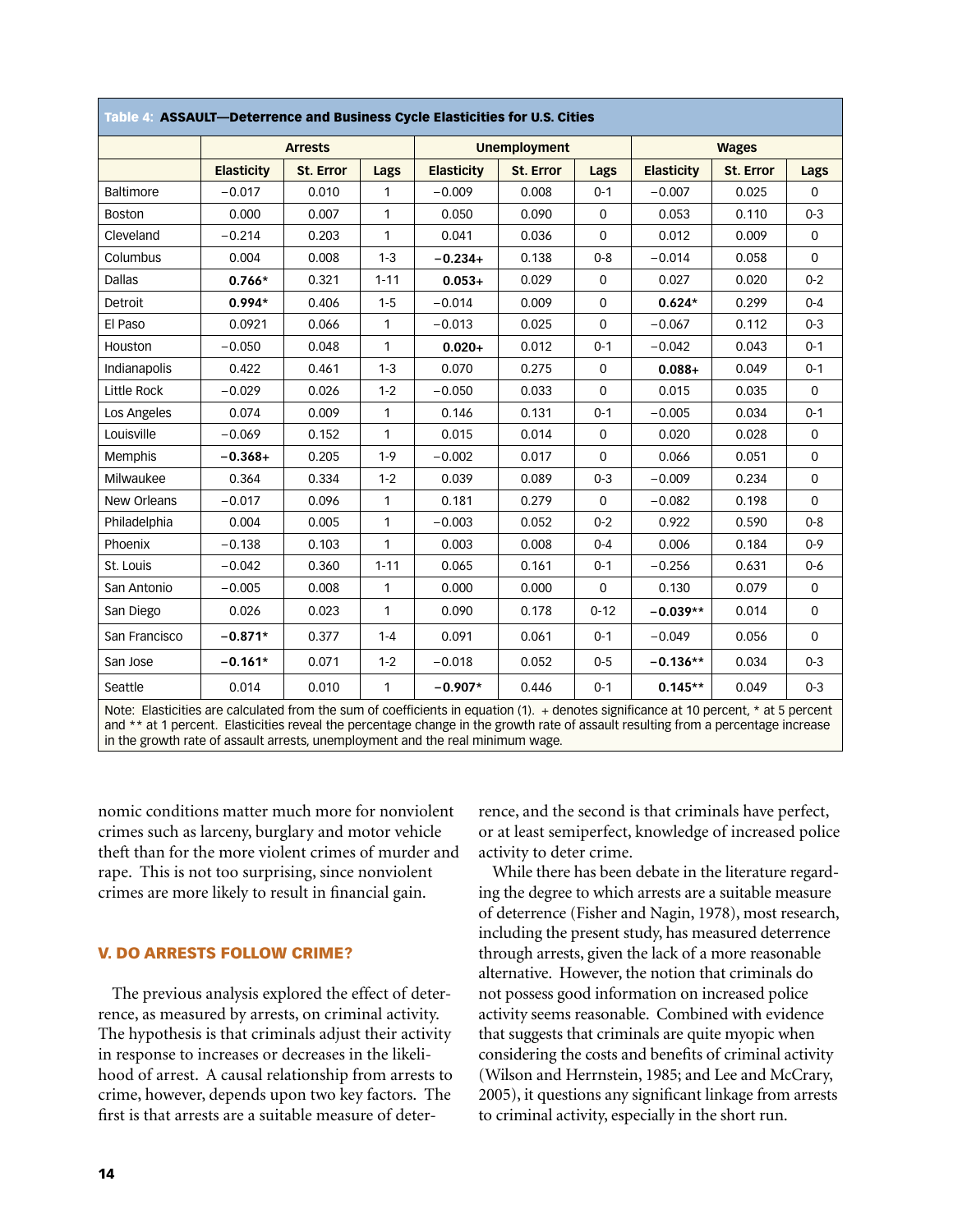| Table 5: ROBBERY-Deterrence and Business Cycle Elasticities for U.S. Cities                                                          |                   |                |              |                   |                     |             |                   |                  |                     |  |  |
|--------------------------------------------------------------------------------------------------------------------------------------|-------------------|----------------|--------------|-------------------|---------------------|-------------|-------------------|------------------|---------------------|--|--|
|                                                                                                                                      |                   | <b>Arrests</b> |              |                   | <b>Unemployment</b> |             |                   | <b>Wages</b>     |                     |  |  |
|                                                                                                                                      | <b>Elasticity</b> | St. Error      | Lags         | <b>Elasticity</b> | <b>St. Error</b>    | Lags        | <b>Elasticity</b> | <b>St. Error</b> | Lags                |  |  |
| Baltimore                                                                                                                            | 0.001             | 0.111          | $\mathbf{1}$ | $0.180*$          | 0.086               | $0 - 5$     | $-0.560*$         | 0.266            | $0 - 3$             |  |  |
| <b>Boston</b>                                                                                                                        | $-0.004$          | 0.070          | $\mathbf{1}$ | 0.059             | 0.117               | $\mathbf 0$ | 0.088             | 0.097            | $\mathbf 0$         |  |  |
| Cleveland                                                                                                                            | $-0.446$          | 0.336          | $1 - 6$      | 0.261             | 0.181               | $\Omega$    | $-0.328+$         | 0.188            | $0 - 9$             |  |  |
| Columbus                                                                                                                             | $-0.170$          | 0.170          | $1 - 3$      | 0.250             | 0.227               | $\mathbf 0$ | $-0.582+$         | 0.304            | $\mathbf 0$         |  |  |
| Dallas                                                                                                                               | $-0.113**$        | 0.039          | $\mathbf{1}$ | 0.159             | 0.136               | $\Omega$    | $-0.477$          | 0.495            | $0 - 7$             |  |  |
| Detroit                                                                                                                              | 0.017             | 0.034          | $\mathbf{1}$ | $-0.012$          | 0.012               | $\Omega$    | 0.063             | 0.059            | $\Omega$            |  |  |
| El Paso                                                                                                                              | $-0.762**$        | 0.247          | $1 - 6$      | $-0.203$          | 0.163               | $0 - 1$     | 0.000             | 0.270            | $\mathbf 0$         |  |  |
| Houston                                                                                                                              | $-0.041$          | 0.031          | $\mathbf{1}$ | $0.230**$         | 0.075               | $\mathbf 0$ | $-0.175$          | 0.195            | $\mathbf 0$         |  |  |
| Indianapolis                                                                                                                         | $-0.171$          | 0.206          | $\mathbf{1}$ | $1.869+$          | 1.008               | $0 - 7$     | 0.019             | 0.082            | $0 - 2$             |  |  |
| Little Rock                                                                                                                          | 7.318             | 4.502          | $1 - 3$      | 6.587             | 8.813               | $\Omega$    | $-1.718$          | 11.295           | $0 - 1$             |  |  |
| Los Angeles                                                                                                                          | $-0.366$          | 0.235          | $1 - 9$      | 0.179             | 0.122               | $0-6$       | $-0.003$          | 0.029            | $\mathbf 0$         |  |  |
| Louisville                                                                                                                           | $-3.838$          | 2.984          | $\mathbf{1}$ | 0.343             | 0.831               | $\mathbf 0$ | 2.486             | 5.635            | $\mathbf 0$         |  |  |
| Memphis                                                                                                                              | $-0.026$          | 0.060          | $\mathbf{1}$ | $-0.348$          | 0.280               | $\mathbf 0$ | $-1.171$          | 0.967            | $\mathsf{O}\xspace$ |  |  |
| Milwaukee                                                                                                                            | $-0.020$          | 0.084          | $1 - 2$      | $0.096 +$         | 0.057               | $\mathbf 0$ | $1.343**$         | 0.280            | $\mathbf 0$         |  |  |
| New Orleans                                                                                                                          | $-0.041*$         | 0.017          | $1 - 2$      | $-0.020$          | 0.104               | $\mathbf 0$ | $-0.139$          | 0.111            | $\mathbf 0$         |  |  |
| Philadelphia                                                                                                                         | $-0.379*$         | 0.192          | $\mathbf{1}$ | $-0.109$          | 0.338               | $0 - 2$     | $-0.190$          | 1.187            | $0 - 1$             |  |  |
| Phoenix                                                                                                                              | 0.004             | 0.031          | $1 - 2$      | 0.002             | 0.007               | $\Omega$    | 0.101             | 0.089            | $\mathbf{0}$        |  |  |
| St. Louis                                                                                                                            | $-8.864**$        | 2.931          | $1 - 6$      | $1.487 +$         | 0.798               | $0 - 2$     | $-2.428$          | 2.968            | $0-6$               |  |  |
| San Antonio                                                                                                                          | 0.048             | 0.076          | $1 - 2$      | 0.001             | 0.001               | $\mathbf 0$ | $-0.014$          | 0.542            | $\mathsf{O}\xspace$ |  |  |
| San Diego                                                                                                                            | $-0.011$          | 0.237          | $1 - 7$      | $0.430+$          | 0.129               | $\mathbf 0$ | $-0.084**$        | 0.034            | $\mathbf 0$         |  |  |
| San Francisco                                                                                                                        | 0.003             | 0.030          | $\mathbf{1}$ | 0.027             | 0.052               | $\Omega$    | $-0.091$          | 0.075            | $0 - 9$             |  |  |
| San Jose                                                                                                                             | 0.010             | 0.007          | $1 - 2$      | 0.070             | 0.043               | $0 - 1$     | $-0.007$          | 0.047            | $\mathbf 0$         |  |  |
| Seattle                                                                                                                              | $-0.063$          | 0.056          | $\mathbf{1}$ | $-6.930$          | 8.393               | $0 - 1$     | $-0.403$          | 0.570            | $\mathbf 0$         |  |  |
| Note: Elasticities are calculated from the sum of coefficients in equation (1). + denotes significance at 10 percent, * at 5 percent |                   |                |              |                   |                     |             |                   |                  |                     |  |  |

and \*\* at 1 percent. Elasticities reveal the percentage change in the growth rate of robbery resulting from a percentage increase in the growth rate of robbery arrests, unemployment and the real minimum wage.

Decker and Kohfeld (1985) argue that, for the aforementioned reasons, one should not expect arrests to cause crime, but rather crime is more likely to cause arrests, thus suggesting an increase in crime causes an increase in arrests for that crime. The idea is that police resources are adjusted in response to increases in criminal activity. In this section, we test the hypothesis that arrests follow crime using our sample of 23 cities. We estimate the following regression for each of the seven crimes for the 23 cities in our sample:

(2) 
$$
AR_{t} = \alpha + \sum_{1}^{r} \beta_{r} C_{r} + \sum_{1}^{r} \delta_{r} AR_{r} + \sum \tau S + \varepsilon
$$

As in equation (1), the number of criminal offenses

(lagged) is denoted by C, the number of arrests for the respective crime is denoted by AR, and monthly dummy variables (S) account for any seasonality in crime. Lags of crime are included to assess the degree to which the effect of crime on arrests persists.<sup>14</sup> We assess the magnitude of crime's effect on own arrests by calculating an elasticity using the sum of the lagged crime coefficients and the means of the respective variables. So, for example, if the elasticity for larceny arrests is estimated to be 0.50, this can be interpreted to mean that a 1 percent increase (decrease) in the growth rate of larcenies results in a 0.5 percent increase (decrease) in the growth rate of larceny arrests.

The elasticities shown in Table 9 provide evidence for the hypothesis that arrests follow crime. Unlike earlier tests of the deterrence hypothesis, which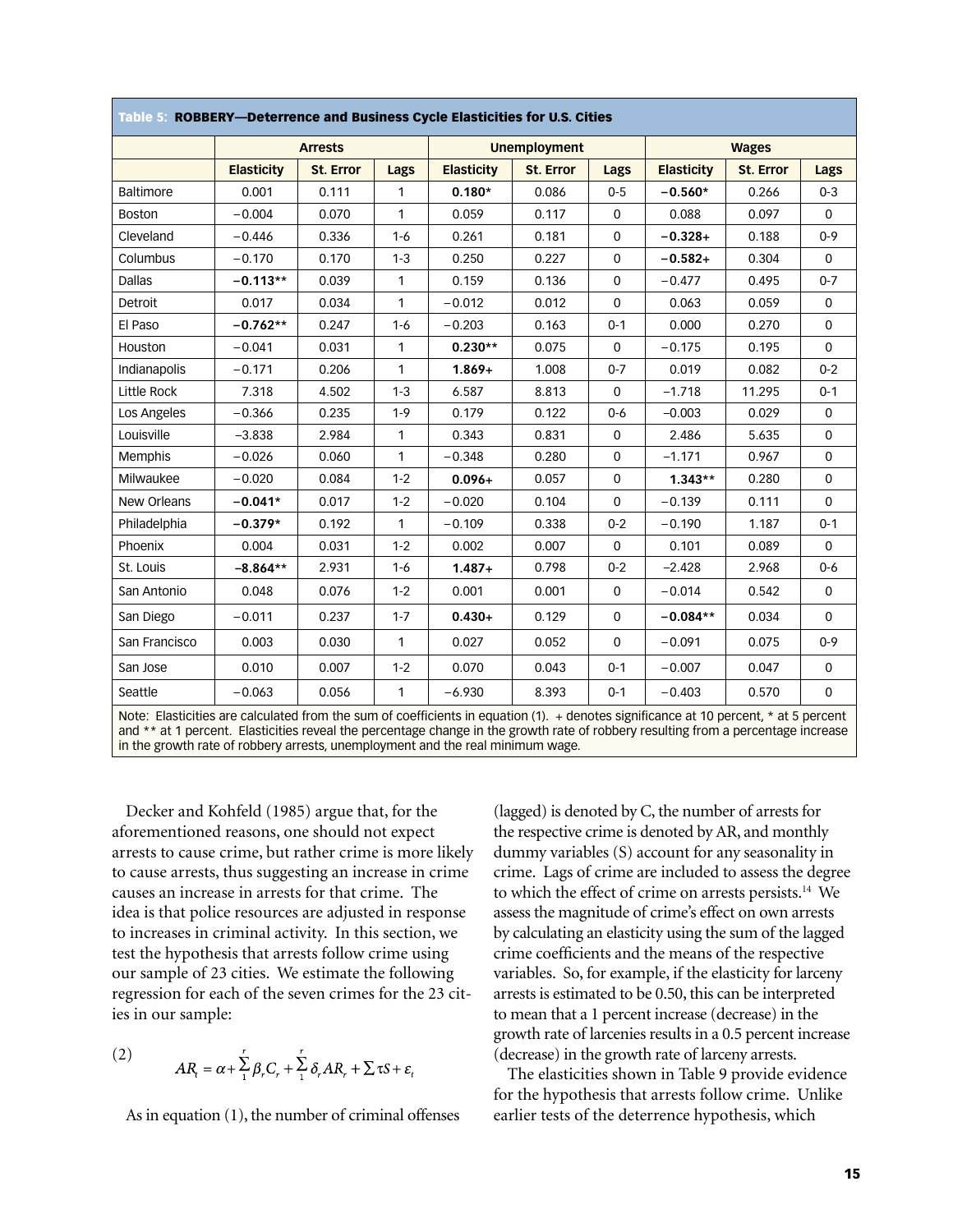| Table 6: BURGLARY-Deterrence and Business Cycle Elasticities for U.S. Cities                 |                   |                  |              |                   |                     |              |                   |                  |              |  |  |  |
|----------------------------------------------------------------------------------------------|-------------------|------------------|--------------|-------------------|---------------------|--------------|-------------------|------------------|--------------|--|--|--|
|                                                                                              |                   | <b>Arrests</b>   |              |                   | <b>Unemployment</b> |              |                   | <b>Wages</b>     |              |  |  |  |
|                                                                                              | <b>Elasticity</b> | <b>St. Error</b> | Lags         | <b>Elasticity</b> | <b>St. Error</b>    | Lags         | <b>Elasticity</b> | <b>St. Error</b> | Lags         |  |  |  |
| <b>Baltimore</b>                                                                             | 0.040             | 0.077            | 1            | 0.089             | 0.061               | $0 - 1$      | 0.079             | 0.105            | $\mathbf{0}$ |  |  |  |
| <b>Boston</b>                                                                                | $-0.039$          | 0.033            | $\mathbf{1}$ | $0.234**$         | 0.064               | $\Omega$     | 0.098             | 0.063            | $0 - 1$      |  |  |  |
| Cleveland                                                                                    | $-0.013$          | 0.025            | $\mathbf{1}$ | $-0.218$          | 0.183               | $0 - 1$      | 0.0023            | 0.022            | $\Omega$     |  |  |  |
| Columbus                                                                                     | 0.395             | 0.433            | $1 - 10$     | 0.138             | 0.139               | $\Omega$     | $-0.443$          | 0.309            | $0 - 1$      |  |  |  |
| <b>Dallas</b>                                                                                | $-0.229+$         | 0.123            | $\mathbf{1}$ | 0.105             | 0.192               | $\Omega$     | $-0.039$          | 0.277            | $\Omega$     |  |  |  |
| Detroit                                                                                      | 0.007             | 0.090            | $1 - 3$      | $-0.003$          | 0.012               | $0 - 1$      | $-0.071$          | 0.121            | $0 - 1$      |  |  |  |
| El Paso                                                                                      | $-0.005$          | 0.012            | $1 - 3$      | 0.020             | 0.032               | $\Omega$     | $-0.106*$         | 0.042            | $\mathbf 0$  |  |  |  |
| Houston                                                                                      | $-0.185*$         | 0.081            | $1 - 2$      | $0.092*$          | 0.043               | $0 - 1$      | $-0.027$          | 0.102            | $\Omega$     |  |  |  |
| Indianapolis                                                                                 | 0.203             | 0.682            | $1 - 8$      | 0.015             | 0.247               | $\mathbf 0$  | 0.011             | 0.018            | $\mathbf 0$  |  |  |  |
| Little Rock                                                                                  | $-0.004$          | 0.003            | 1            | 0.643             | 0.933               | $0-5$        | 0.397             | 0.278            | $\mathbf 0$  |  |  |  |
| Los Angeles                                                                                  | $-0.029+$         | 0.016            | 1            | $0.041 +$         | 0.022               | $\mathbf{0}$ | $-0.024**$        | 0.009            | $0 - 1$      |  |  |  |
| Louisville                                                                                   | $-0.549+$         | 0.332            | $1 - 2$      | $-0.013$          | 0.076               | $0 - 1$      | 0.015             | 0.388            | $0 - 4$      |  |  |  |
| Memphis                                                                                      | $-0.008$          | 0.020            | 1            | $0.190 +$         | 0.111               | $\mathbf 0$  | $-0.545$          | 0.467            | $0 - 1$      |  |  |  |
| Milwaukee                                                                                    | 0.005             | 0.036            | 1            | 0.044             | 0.033               | $\Omega$     | $-0.464*$         | 0.209            | $\mathbf 0$  |  |  |  |
| New Orleans                                                                                  | $-0.034$          | 0.023            | $1 - 3$      | 0.038             | 0.080               | $\Omega$     | 0.037             | 0.062            | $\mathbf 0$  |  |  |  |
| Philadelphia                                                                                 | $-0.030$          | 0.047            | $\mathbf{1}$ | $-0.085$          | 0.086               | $0 - 5$      | 0.289             | 0.322            | $0 - 5$      |  |  |  |
| Phoenix                                                                                      | $-0.432**$        | 0.155            | $1 - 3$      | 0.001             | 0.014               | $\mathbf 0$  | 0.109             | 0.144            | $0 - 1$      |  |  |  |
| St. Louis                                                                                    | $-0.267$          | 0.312            | $1 - 4$      | 0.143             | 0.113               | $0 - 1$      | $-0.018$          | 0.126            | $\Omega$     |  |  |  |
| San Antonio                                                                                  | 0.006             | 0.040            | $1 - 6$      | 0.000             | 0.000               | $\mathbf 0$  | $-0.527$          | 0.954            | $0 - 7$      |  |  |  |
| San Diego                                                                                    | $-0.011$          | 0.023            | 1            | 0.114             | 0.085               | $\mathbf 0$  | $-0.032$          | 0.027            | $\mathbf 0$  |  |  |  |
| San Francisco                                                                                | $-0.039+$         | 0.021            | 1            | $0.098*$          | 0.049               | $0 - 1$      | 0.009             | 0.027            | $\mathbf 0$  |  |  |  |
| San Jose                                                                                     | 0.003             | 0.009            | $1 - 4$      | $0.059*$          | 0.026               | $0 - 1$      | 0.018             | 0.015            | $\mathbf 0$  |  |  |  |
| 1<br>0.254<br>$\mathbf 0$<br>Seattle<br>$-0.026$<br>0.028<br>$-0.398$<br>0.039<br>$-0.114**$ |                   |                  |              |                   |                     |              |                   |                  | $0 - 2$      |  |  |  |

Note: Elasticities are calculated from the sum of coefficients in equation (1). + denotes significance at 10 percent, \* at 5 percent and \*\* at 1 percent. Elasticities reveal the percentage change in the growth rate of burglary resulting from a percentage increase in the growth rate of burglary arrests, unemployment and the real minimum wage.

revealed relatively little statistical evidence that arrests influence crime, the effect of crime on arrests is found to be positive and statistically significant for a greater number of cities and crimes.

Of the seven crime categories, an increase in the less violent crimes leads to greater arrests for these crimes, especially robbery and motor vehicle theft. A positive and significant relationship from robbery to robbery arrests was found for 17 of the 23 cities, and a positive and significant relationship from motor vehicle theft to motor vehicle theft arrests was found for 12 of the 23 cities. This is an interesting finding in that it may reflect the reasonable idea that law enforcement makes a greater effort to reduce an increase in crimes that are more visible to city residents, as well as to businesses and tourists.

There appears to be no consistent difference in the magnitude of crime elasticities across crimes or cities. Although many of the elasticities are less than one, some of the elasticities are large by conventional standards. For example the larceny elasticity for Phoenix is 66.7. It is important to keep in mind that the elasticities are capturing percentage changes in growth rates and not levels, with the former being much smaller numbers than the latter.<sup>15</sup> In addition, the size of the elasticity is a function of the sum of coefficients (longer lag length generally equates to a greater sum of coefficients) and the relative size of the variable means. An inspection of the raw data and regression results reveals that the large elasticities are a result of (1) a very small average monthly arrest growth rate compared to the average monthly crime growth rate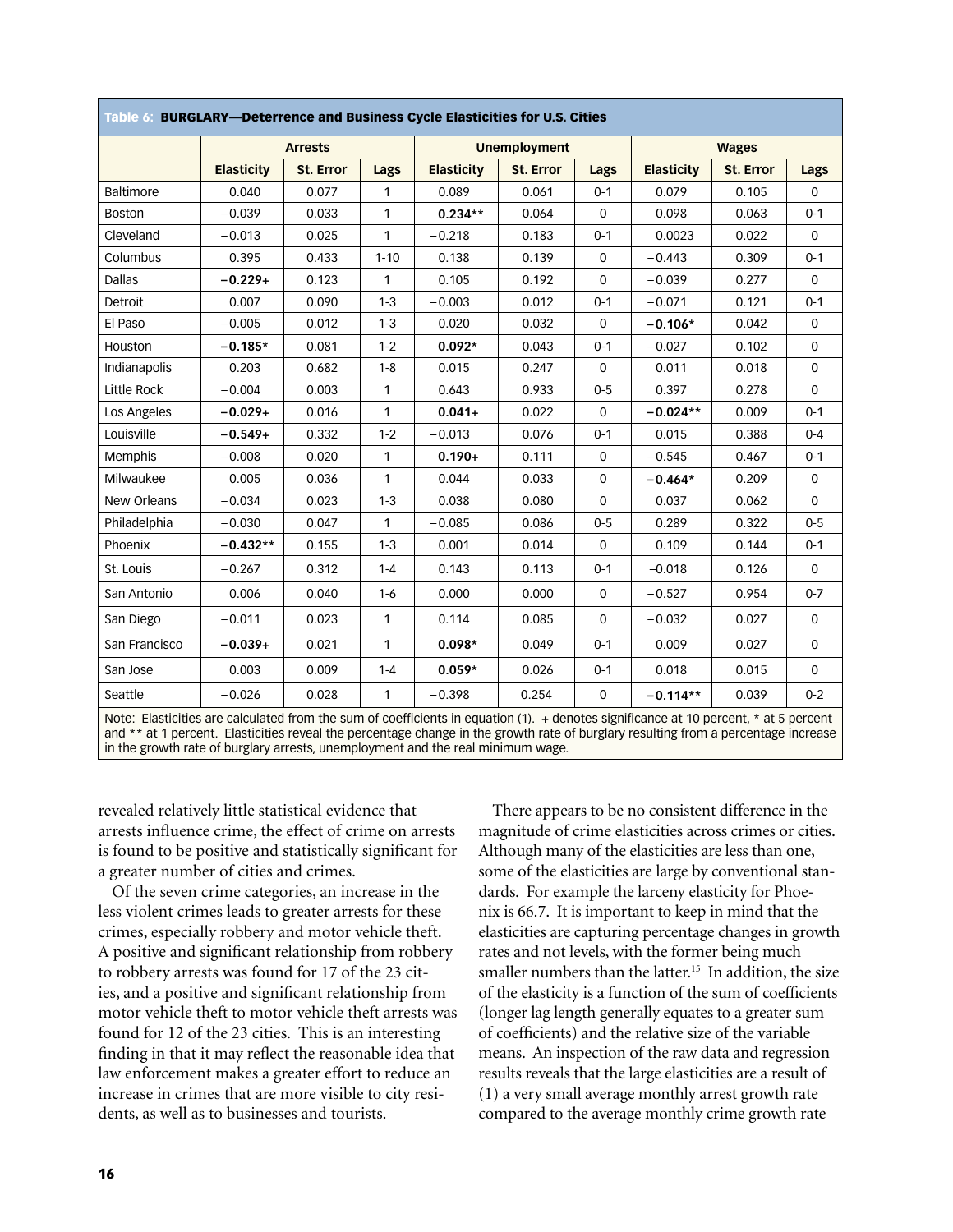| Table 7: LARCENY-Deterrence and Business Cycle Elasticities for U.S. Cities |                   |                  |              |                   |                     |              |                   |                  |                     |  |  |
|-----------------------------------------------------------------------------|-------------------|------------------|--------------|-------------------|---------------------|--------------|-------------------|------------------|---------------------|--|--|
|                                                                             |                   | <b>Arrests</b>   |              |                   | <b>Unemployment</b> |              |                   | <b>Wages</b>     |                     |  |  |
|                                                                             | <b>Elasticity</b> | <b>St. Error</b> | Lags         | <b>Elasticity</b> | St. Error           | <b>Lags</b>  | <b>Elasticity</b> | <b>St. Error</b> | Lags                |  |  |
| <b>Baltimore</b>                                                            | $-0.070**$        | 0.022            | $1 - 2$      | $0.023 +$         | 0.012               | $0 - 1$      | $-0.194+$         | 0.100            | $\mathbf 0$         |  |  |
| <b>Boston</b>                                                               | $-0.038$          | 0.098            | $1 - 2$      | 0.121             | 0.099               | $0 - 2$      | 0.008             | 0.097            | $\Omega$            |  |  |
| Cleveland                                                                   | 0.435             | 0.327            | $\mathbf{1}$ | $-0.379$          | 0.420               | $\mathbf{0}$ | 0.036             | 0.128            | $\Omega$            |  |  |
| Columbus                                                                    | $-0.038$          | 0.044            | $1 - 8$      | $-1.050**$        | 0.387               | $0 - 9$      | $-0.232$          | 0.808            | $0 - 3$             |  |  |
| Dallas                                                                      | $-0.497**$        | 0.159            | $1 - 2$      | 0.003             | 0.197               | $\mathbf 0$  | $-0.127$          | 0.202            | $\Omega$            |  |  |
| Detroit                                                                     | $0.799*$          | 0.395            | $1 - 6$      | $-0.006$          | 0.013               | $0 - 1$      | $-0.072$          | 0.141            | $0 - 1$             |  |  |
| El Paso                                                                     | $-0.116+$         | 0.067            | $1 - 3$      | $-0.329$          | 0.287               | $\mathbf 0$  | $-0.967$          | 0.876            | $\mathbf 0$         |  |  |
| Houston                                                                     | 0.006             | 0.077            | $1 - 3$      | 0.075             | 0.080               | $\Omega$     | $-0.426**$        | 0.132            | $\Omega$            |  |  |
| Indianapolis                                                                | 0.557             | 0.767            | $1 - 11$     | 0.213             | 0.176               | $0 - 2$      | 0.000             | 0.050            | $0 - 2$             |  |  |
| Little Rock                                                                 | $-0.007$          | 0.393            | $1 - 2$      | $-1.356$          | 5.394               | $\Omega$     | $-6.097$          | 5.629            | $\Omega$            |  |  |
| Los Angeles                                                                 | $-0.895$          | 0.580            | $1 - 11$     | $0.125+$          | 0.074               | $0 - 1$      | $-0.030$          | 0.024            | $0 - 1$             |  |  |
| Louisville                                                                  | $-0.061$          | 0.063            | $\mathbf{1}$ | 0.064             | 0.073               | $\mathbf 0$  | $-0.673**$        | 0.143            | $\mathbf 0$         |  |  |
| <b>Memphis</b>                                                              | $-0.129**$        | 0.020            | 1            | 0.008             | 0.023               | $\Omega$     | $-0.657+$         | 0.337            | $0 - 10$            |  |  |
| Milwaukee                                                                   | $-2.645**$        | 0.782            | $\mathbf{1}$ | $-0.491$          | 0.540               | $\mathbf{0}$ | 2.980             | 2.878            | $\mathbf 0$         |  |  |
| New Orleans                                                                 | $-0.012$          | 0.028            | $\mathbf{1}$ | $-0.107$          | 0.138               | $0 - 1$      | $-0.098$          | 0.090            | $\Omega$            |  |  |
| Philadelphia                                                                | 2.273             | 2.65             | $1 - 4$      | $-1.830**$        | 0.683               | $0 - 4$      | $-3.574*$         | 1.82             | $0 - 1$             |  |  |
| Phoenix                                                                     | $-0.079**$        | 0.028            | $1 - 2$      | $0.018 +$         | 0.010               | $\mathbf 0$  | 0.129             | 0.170            | $0 - 1$             |  |  |
| St. Louis                                                                   | $-2.196**$        | 1.339            | $1 - 13$     | 0.094             | 0.252               | $\Omega$     | $-0.986+$         | 1.425            | $0 - 5$             |  |  |
| San Antonio                                                                 | 0.015             | 0.036            | 1            | 0.000             | 0.000               | $\mathbf{0}$ | $-0.290$          | 0.262            | $0 - 2$             |  |  |
| San Diego                                                                   | 0.759             | 1.05             | $1 - 8$      | $-0.558$          | 0.430               | $0 - 5$      | $-0.042$          | 0.060            | $\mathbf 0$         |  |  |
| San Francisco                                                               | $-0.007$          | 0.089            | $\mathbf{1}$ | $0.139+$          | 0.081               | $0 - 3$      | $-0.017$          | 0.037            | $0 - 1$             |  |  |
| San Jose                                                                    | $-0.245*$         | 0.105            | $1 - 4$      | 0.034             | 0.022               | $0 - 1$      | 0.027             | 0.017            | $\mathsf{O}\xspace$ |  |  |
| Seattle                                                                     | 0.066             | 0.175            | $\mathbf{1}$ | $-0.851$          | 0.856               | $\mathbf 0$  | $-0.053$          | 0.093            | $\mathsf{O}\xspace$ |  |  |

Note: Elasticities are calculated from the sum of coefficients in equation (1). + denotes significance at 10 percent, \* at 5 percent and \*\* at 1 percent. Elasticities reveal the percentage change in the growth rate of larceny resulting from a percentage increase in the growth rate of larceny arrests, unemployment and the real minimum wage.

and (2) a larger sum of coefficients due to longer lag length than those variables with smaller elasticities.<sup>16</sup>

#### VI. Crime in Eighth Federal Reserve District Cities

Some general observations (from Tables 2 through 8) can be made on the effects of economic conditions and deterrence on crime in the Eighth District cities of St. Louis, Memphis, Little Rock and Louisville.

First, as with the other cities in the analysis, changes in economic conditions and arrests appear to have no significant influence on murder or rapes in Eighth District cities. Arrests for assault in Memphis are found to reduce the growth in the number

of assaults: A 10 percent increase in the growth rate for assault arrests reduces the growth in assaults by 3.7 percent. The growth in burglaries is negatively related to burglary arrests in Louisville (a 5.5 percent reduction for a 10 percent increase in arrest growth rate), and an increase in the unemployment rate in Memphis causes an increase in burglaries in Memphis (a 1.9 percent increase in the growth rate for a 10 percent increase in unemployment rate growth).

Of all seven crime categories, larceny and motor vehicle theft appear to be most influenced by arrests and unemployment growth in the cities of Memphis and St. Louis. The growth in larceny is negatively related to larceny arrests in both Memphis and St. Louis, with a 10 percent increase in the growth rate of larceny arrests leading to a 1.3 percent and a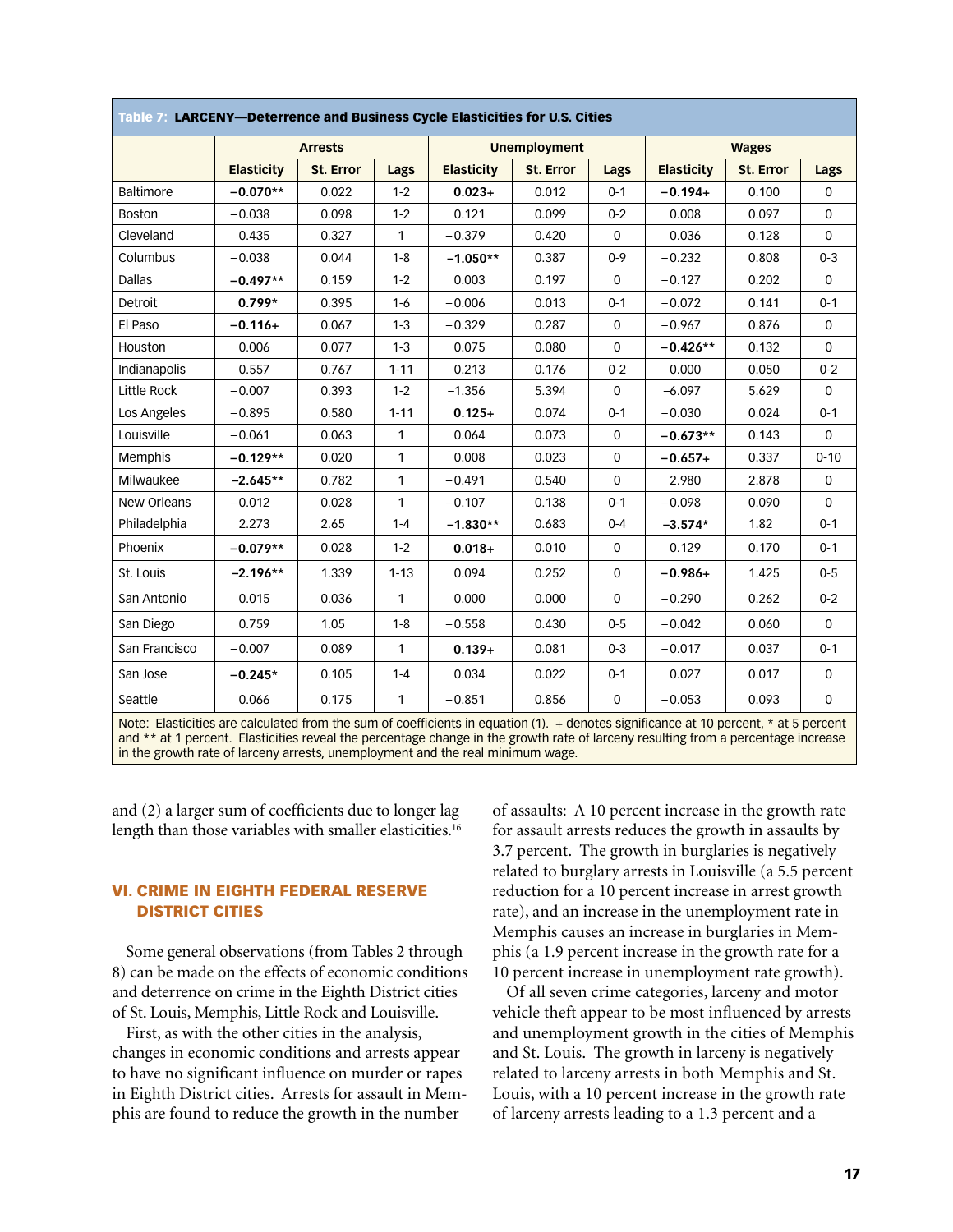| Table 8: VEHICLE THEFT-Deterrence and Business Cycle Elasticities for U.S. Cities |                   |                |              |                   |                     |              |                   |                  |             |  |  |
|-----------------------------------------------------------------------------------|-------------------|----------------|--------------|-------------------|---------------------|--------------|-------------------|------------------|-------------|--|--|
|                                                                                   |                   | <b>Arrests</b> |              |                   | <b>Unemployment</b> |              |                   | <b>Wages</b>     |             |  |  |
|                                                                                   | <b>Elasticity</b> | St. Error      | Lags         | <b>Elasticity</b> | <b>St. Error</b>    | <b>Lags</b>  | <b>Elasticity</b> | <b>St. Error</b> | Lags        |  |  |
| <b>Baltimore</b>                                                                  | $-0.060$          | 0.052          | 1            | $0.061*$          | 0.028               | $0 - 2$      | $-0.108$          | 0.116            | $0 - 4$     |  |  |
| <b>Boston</b>                                                                     | $-0.035$          | 0.098          | $1 - 4$      | 0.022             | 0.097               | $\Omega$     | 0.118             | 0.080            | $\Omega$    |  |  |
| Cleveland                                                                         | $-0.018$          | 0.023          | 1            | $-0.028$          | 0.099               | $\mathbf 0$  | $-0.045$          | 0.031            | $\mathbf 0$ |  |  |
| Columbus                                                                          | $-0.006$          | 0.047          | $1 - 3$      | 0.013             | 0.030               | $\Omega$     | $-0.244**$        | 0.094            | $0 - 3$     |  |  |
| <b>Dallas</b>                                                                     | $-0.012$          | 0.012          | $\mathbf{1}$ | 0.047             | 0.070               | $\mathbf 0$  | $-0.120$          | 0.132            | $\Omega$    |  |  |
| Detroit                                                                           | $-0.177**$        | 0.038          | $1 - 4$      | $0.020**$         | 0.006               | $\Omega$     | $-0.238+$         | 0.143            | $0 - 4$     |  |  |
| El Paso                                                                           | $-0.018$          | 0.025          | 1            | $1.332+$          | 0.689               | $0 - 2$      | $-0.625$          | 0.586            | $\mathbf 0$ |  |  |
| Houston                                                                           | $-0.340**$        | 0.123          | $1 - 3$      | 0.005             | 0.022               | $\Omega$     | $-0.037$          | 0.146            | $0 - 1$     |  |  |
| Indianapolis                                                                      | $-0.082$          | 0.078          | $1 - 11$     | 0.276             | 0.353               | $\mathbf 0$  | 0.003             | 0.091            | $0-5$       |  |  |
| Little Rock                                                                       | $-0.062$          | 0.038          | 1            | $2.359+$          | 1.219               | $\Omega$     | $-0.277$          | 2.489            | $0 - 1$     |  |  |
| Los Angeles                                                                       | 0.022             | 0.027          | $\mathbf{1}$ | $0.155**$         | 0.050               | $\Omega$     | $-0.034$          | 0.061            | $0 - 1$     |  |  |
| Louisville                                                                        | $-0.250$          | 0.225          | $\mathbf{1}$ | 0.022             | 0.036               | $\mathbf 0$  | $-0.023$          | 0.259            | $\mathbf 0$ |  |  |
| <b>Memphis</b>                                                                    | $-0.039+$         | 0.022          | $\mathbf{1}$ | $0.236+$          | 0.129               | $0 - 2$      | $-0.390$          | 0.419            | $0 - 1$     |  |  |
| Milwaukee                                                                         | 0.078             | 0.200          | $\mathbf{1}$ | $0.614**$         | 0.072               | $\mathbf{0}$ | $-8.272**$        | 1.406            | $\mathbf 0$ |  |  |
| New Orleans                                                                       | $-0.131$          | 0.121          | $\mathbf{1}$ | 1.445             | 1.454               | $\Omega$     | $-1.408$          | 2.067            | $\mathbf 0$ |  |  |
| Philadelphia                                                                      | $-0.038$          | 0.130          | $1-9$        | $-0.120$          | 0.092               | $\mathbf 0$  | $-0.338$          | 0.526            | $\mathbf 0$ |  |  |
| Phoenix                                                                           | $0.043*$          | 0.021          | $\mathbf{1}$ | 0.004             | 0.004               | $\Omega$     | $-0.167**$        | 0.060            | $0 - 1$     |  |  |
| St. Louis                                                                         | $-0.036+$         | 0.021          | $1 - 7$      | $0.586+$          | 0.302               | $0 - 3$      | $-0.338$          | 0.367            | $\mathbf 0$ |  |  |
| San Antonio                                                                       | $-0.000$          | 0.019          | $\mathbf{1}$ | 0.000             | 0.000               | $\Omega$     | $-0.194$          | 0.274            | $0 - 1$     |  |  |
| San Diego                                                                         | 1.148             | 1.230          | $1 - 13$     | $-0.649$          | 0.456               | $0 - 4$      | $-0.374*$         | 0.179            | $0 - 5$     |  |  |
| San Francisco                                                                     | 0.035             | 0.033          | 1            | 0.012             | 0.080               | $0 - 2$      | $-0.026$          | 0.034            | $\Omega$    |  |  |
| $-0.175$<br>0.189<br>$\mathbf{1}$<br>San Jose                                     |                   | $-0.559$       | 0.832        | $\mathbf 0$       | $-1.903$            | 1.813        | $0 - 2$           |                  |             |  |  |
| Seattle                                                                           | 0.046             | 0.037          | 1            | 0.065             | 0.135               | $\pmb{0}$    | $-0.005$          | 0.008            | $\mathbf 0$ |  |  |

Note: Elasticities are calculated from the sum of coefficients in equation (1). + denotes significance at 10 percent, \* at 5 percent and \*\* at 1 percent. Elasticities reveal the percentage change in the growth rate of motor vehicle theft resulting from a percentage increase in the growth rate of motor vehicle arrests, unemployment and the real minimum wage.

21.2 percent reduction in the larceny growth rate in the respective cities. The effect of arrests on vehicle theft in Memphis and St. Louis are very similar: A 10 percent increase in the arrest growth rate reduces the growth in motor vehicle thefts by 3.9 percent and 3.6 percent, respectively. An increase in the growth of unemployment is found to increase motor vehicle thefts in St. Louis, Memphis and Little Rock, where the elasticity estimate for Little Rock (2.3) is much larger than that of Memphis (0.24) or St. Louis (0.59).

Evidence also suggests (Table 9) that police departments in Eighth District cities increase arrests in response to increases in certain crimes, especially in Little Rock and Memphis. For example, an increase in the growth rates of assault, robbery and burglary

results in an increase in arrests for these crimes. Of these three crimes, changes in the growth rate of assault result in the greatest response in arrests for this crime (elasticity of 1.59). Increases in the growth of assault, robbery and motor vehicle theft in Memphis lead to an increase in the growth rate of arrests for these crimes, with motor vehicle theft having the largest elasticity of 5.51. The growth rate of robbery arrests is quite responsive to the growth in robberies in St. Louis, with the elasticity having an estimate of 14.3. No positive and significant elasticities were found for Louisville.

#### **Eighth District Statistics**

Differences in crimes and arrests across Eighth District cities are shown in Table 10, which lists the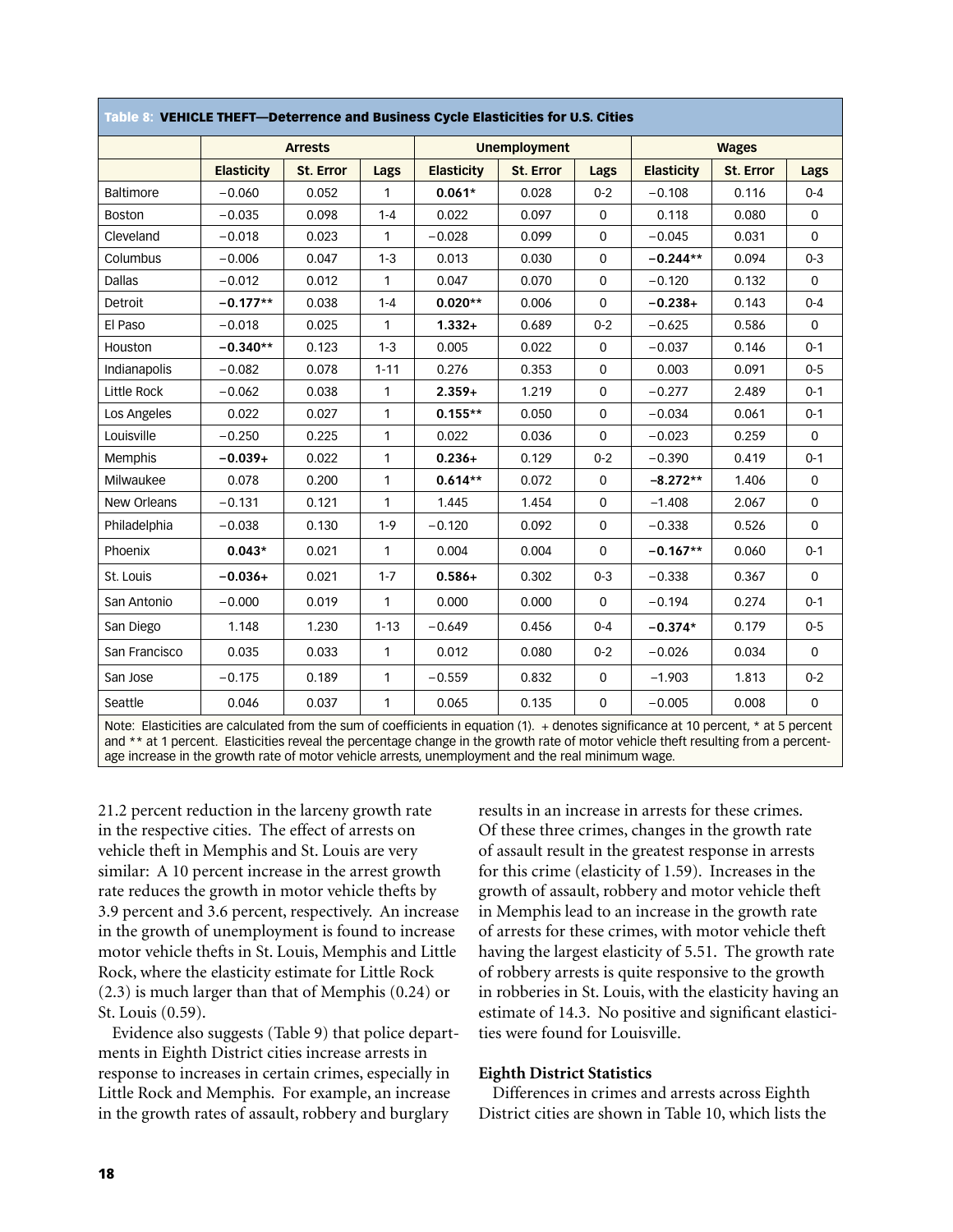| Table 9:         | DO ARRESTS FOLLOW CRIME? Elasticity Estimates |                                |                   |                          |                   |              |                   |              |                   |              |                   |              |                      |              |
|------------------|-----------------------------------------------|--------------------------------|-------------------|--------------------------|-------------------|--------------|-------------------|--------------|-------------------|--------------|-------------------|--------------|----------------------|--------------|
|                  | <b>Murder</b>                                 |                                | Rape              |                          | <b>Assault</b>    |              | <b>Robbery</b>    |              | <b>Burglary</b>   |              | Larceny           |              | <b>Vehicle Theft</b> |              |
| <b>City</b>      | <b>Elasticity</b>                             | Lags                           | <b>Elasticity</b> | Lags                     | <b>Elasticity</b> | Lags         | <b>Elasticity</b> | Lags         | <b>Elasticity</b> | Lags         | <b>Elasticity</b> | Lags         | <b>Elasticity</b>    | Lags         |
| <b>Baltimore</b> | 0.009                                         | $1 - 2$                        | $-0.117*$         | 1                        | 0.028             | 1            | $6.262*$          | $1 - 2$      | $-0.149$          | $1 - 5$      | $-0.388$          | $1 - 5$      | $0.043+$             | 1            |
| <b>Boston</b>    | $\qquad \qquad$                               |                                | $-2.338$          | 1                        | 0.328             | $\mathbf{1}$ | $0.940 +$         | $1 - 5$      | $0.187 +$         | $1 - 2$      | 0.127             | $1 - 2$      | 0.127                | $\mathbf{1}$ |
| Cleveland        | $\overline{\phantom{0}}$                      | $\overline{\phantom{0}}$       | 0.231             | $1 - 5$                  | 0.128             | 1            | $1.847**$         | $1 - 7$      | $0.522**$         | $1 - 3$      | 0.428             | $\mathbf{1}$ | $2.676**$            | $1 - 4$      |
| Columbus         | —                                             | $\overline{\phantom{0}}$       | $0.933**$         | 1                        | 18.229**          | $1 - 12$     | 0.210             | $\mathbf{1}$ | 0.291             | 1            | 29.486**          | $1 - 9$      | $10.415*$            | $\mathbf{1}$ |
| Dallas           | $0.721**$                                     | $1 - 5$                        | 0.012             | 1                        | $0.504**$         | $\mathbf{1}$ | 13.598**          | $1 - 4$      | 0.013             | 1            | $0.168**$         | $1 - 2$      | 2.829**              | $1 - 8$      |
| Detroit          | 0.045                                         | 1                              |                   |                          | $-2.057**$        | $1 - 8$      | $-3.893*$         | $1 - 4$      | $-0.452+$         | 1            | $-0.505+$         | $1 - 2$      | 0.140                | 1            |
| El Paso          |                                               | $\overline{\phantom{m}}$       | 0.212             | $1 - 3$                  | $0.269*$          | $1 - 2$      | 4.582*            | $1 - 2$      | 2.229             | $1 - 5$      | 0.052             | 1            | 0.024                | 1            |
| Houston          | 25.098**                                      | $1 - 7$                        | $5.443**$         | $1 - 7$                  | 0.132             | $\mathbf{1}$ | $1.108**$         | $1 - 7$      | $0.905**$         | $1-9$        | $0.099 +$         | $\mathbf{1}$ | $1.915**$            | $1 - 4$      |
| Indianapolis     |                                               |                                | $0.134*$          | $1 - 2$                  | $-0.015$          | $\mathbf{1}$ | 0.161             | $\mathbf{1}$ | 0.284             | $1 - 2$      | 0.211             | 1            | 0.234                | $\mathbf{1}$ |
| Little Rock      | $\overline{\phantom{m}}$                      | $\overline{\phantom{m}}$       |                   | $\overline{\phantom{0}}$ | $1.588**$         | $1 - 4$      | $0.762**$         | $1 - 7$      | $0.169**$         | $\mathbf{1}$ | $-0.510$          | 1            | 0.132                | 1            |
| Los Angeles      | 0.066                                         | $\mathbf{1}$                   | 0.905             | $1 - 3$                  | $1.014**$         | $1 - 4$      | $10.442+$         | $1 - 8$      | 0.087             | $1 - 3$      | $-0.255$          | $1 - 3$      | 0.705                | $1 - 3$      |
| Louisville       | $\overline{\phantom{m}}$                      |                                |                   | —                        | $-0.798 +$        | $1 - 5$      | $-0.073$          | 1            | $-0.021$          | 1            | $-0.031$          | 1            | $-0.111$             | $1 - 12$     |
| Memphis          |                                               | -                              | 0.016             | 1                        | $0.968**$         | 1            | $0.139**$         | $1 - 2$      | $-0.177$          | $1 - 4$      | 0.185             | 1            | 5.505**              | $1 - 3$      |
| Milwaukee        | $0.035+$                                      | 1                              | $-0.131+$         | 1                        | $0.174+$          | $\mathbf{1}$ | $0.049 +$         | $\mathbf{1}$ | 0.071             | $1 - 2$      | 0.001             | 1            | $-0.138+$            | $\mathbf{1}$ |
| New Orleans      | 0.265                                         | $1 - 3$                        | 0.030             | 1                        | 0.179             | 1            | 0.142             | $1 - 2$      | 0.202             | 1            | $-0.048$          | $\mathbf{1}$ | $0.175+$             | 1            |
| Philadelphia     | 4.519**                                       | $1 - 8$                        | 0.075             | $1 - 4$                  | $-3.212$          | $1 - 4$      | $0.126**$         | $1 - 2$      | $0.184 +$         | $1 - 2$      | 0.032             | $1 - 3$      | $8.185**$            | $1 - 4$      |
| Phoenix          | $\hspace{0.1mm}-\hspace{0.1mm}$               |                                | $-0.004$          | 1                        | 0.154             | $\mathbf{1}$ | $2.965**$         | $1-9$        | 0.084             | $1 - 2$      | 66.717**          | $1 - 4$      | $2.035+$             | $1 - 13$     |
| St. Louis        |                                               | $\overline{\phantom{0}}$       |                   | —<br>—                   | $-2.309$          | $1 - 3$      | 14.332**          | $1 - 10$     | 0.031             | 1            | $-0.323$          | $1 - 11$     | $-0.361$             | $1 - 8$      |
| San Antonio      |                                               |                                |                   |                          | $-3.804$          | $\mathbf{1}$ | $0.617*$          | $1 - 4$      | $0.079*$          | 1            | 0.520             | $\mathbf{1}$ | 0.035                | $\mathbf{1}$ |
| San Diego        | $\qquad \qquad \longleftarrow$                | $\qquad \qquad \longleftarrow$ | $3.632**$         | $1 - 8$                  | $0.874**$         | $1 - 4$      | 13.511*           | $1 - 3$      | $-0.604$          | $1 - 2$      | 14.992*           | $1 - 4$      | $0.781*$             | $1 - 4$      |
| San Francisco    | $\qquad \qquad \longleftarrow$                | —                              |                   |                          | 0.021             | 1            | $0.109*$          | $\mathbf{1}$ | $0.596**$         | $1 - 3$      | 0.001             | 1            | 0.132                | $1 - 2$      |
| San Jose         |                                               | $\overline{\phantom{0}}$       | $0.033*$          | $1 - 5$                  | 1.058             | 1            | $0.165+$          | $\mathbf{1}$ | $-0.093$          | 1            | 0.851             | $1 - 5$      | $0.040**$            | $1 - 2$      |
| Seattle          |                                               | and the                        | 0.003             | 1                        | 6.617             | $1 - 3$      | $-0.008$          | $\mathbf{1}$ | $-0.849*$         | $1 - 3$      | $-0.126$          | $\mathbf{1}$ | $0.094**$            | $1 - 4$      |

Note: Elasticities are calculated from the sum of coefficients in equation (2). + denotes significance at 10 percent, \* at 5 percent and \*\* at 1 percent. Elasticities reveal the percentage change in the growth rate of arrests resulting from a percentage increase in the (lagged) growth rate of crime.

mean values for each crime, arrests, unemployment and the minimum wage. Mean values are provided for the monthly percentage change of each variable as well as for each variable in levels. The number of crimes per month for each city is graphed in Figures 1 through 7. One point of caution is that the mean of the variables in levels (Table 10) and the data shown in Figures 1 through 7 are not normalized by city population.

The crime and arrest data presented in Table 11 for each of the four Eighth District cities have been adjusted for city population. The sample average (Table 10) for each crime and arrest has been normalized by each city's 1990 population (per 100,000 in population), thus providing an average crime rate and an average arrest rate.

Some differences across cities are worth noting. Of the four cities, St. Louis has the highest average murder rate (3.5 per 100,000), robbery rate (81.2 per 100,000), assault rate (312.1 per 100,000), burglary rate (224.1 per 100,000) and motor vehicle theft rate (170.9 per 100,000). The rate of rapes in Memphis (9.7 per 100,000) is higher than the rate of the other three cities. Little Rock has the highest rate of larceny at 582.8 per 100,000.

Although St. Louis ranks first in five of the seven crimes, it also ranks first in terms of arrests for murders, robberies, assaults and motor vehicle thefts. Rapes are highest in Memphis, which also has the highest arrest rate for rapes. Similarly, Louisville has

*(continued on p. 23)*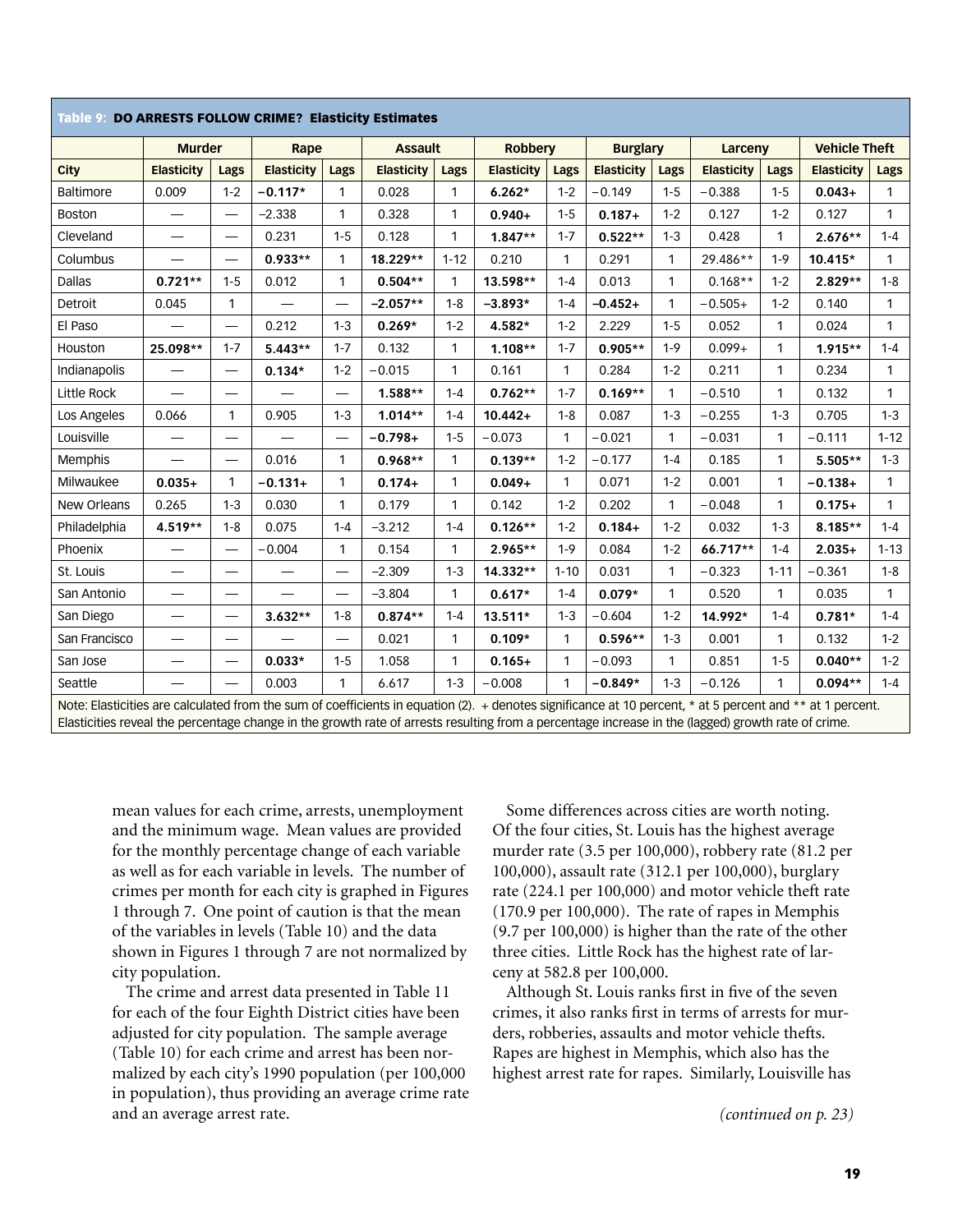| Table 10 EIGHTH DISTRICT CITIES-Descriptive Statistics on Crime and Arrests                                                  |                                                                                                        |                  |                              |                                   |                              |                                   |                              |                |  |  |
|------------------------------------------------------------------------------------------------------------------------------|--------------------------------------------------------------------------------------------------------|------------------|------------------------------|-----------------------------------|------------------------------|-----------------------------------|------------------------------|----------------|--|--|
|                                                                                                                              |                                                                                                        | <b>St. Louis</b> |                              | Louisville                        |                              | <b>Little Rock</b>                |                              | <b>Memphis</b> |  |  |
|                                                                                                                              | Mean-<br>Mean-<br><b>Mean</b><br><b>Percent</b><br><b>Percent</b><br><b>Levels</b><br>Change<br>Change |                  | <b>Mean</b><br><b>Levels</b> | Mean-<br><b>Percent</b><br>Change | <b>Mean</b><br><b>Levels</b> | Mean-<br><b>Percent</b><br>Change | <b>Mean</b><br><b>Levels</b> |                |  |  |
| Murder                                                                                                                       |                                                                                                        | 14               |                              | $\overline{4}$                    |                              | 3                                 |                              | 13             |  |  |
| Rape                                                                                                                         |                                                                                                        | 22               |                              | 9                                 | $\overline{\phantom{0}}$     | 15                                | $-0.18$                      | 60             |  |  |
| Robbery                                                                                                                      | 0.04                                                                                                   | 322              | $-0.01$                      | 110                               | 0.01                         | 76                                | 0.04                         | 391            |  |  |
| Assault                                                                                                                      | 0.15                                                                                                   | 1,238            | 0.88                         | 275                               | 0.64                         | 505                               | 0.77                         | 1,032          |  |  |
| <b>Burglary</b>                                                                                                              | $-0.29$                                                                                                | 889              | 0.18                         | 338                               | $-0.09$                      | 391                               | 0.07                         | 1,326          |  |  |
| Larcenv                                                                                                                      | 0.07                                                                                                   | 2.138            | 0.07                         | 687                               | 0.00                         | 1.032                             | 0.22                         | 2.074          |  |  |
| Vehicle Theft                                                                                                                | 0.13                                                                                                   | 678              | 0.23                         | 210                               | 0.03                         | 123                               | $-0.10$                      | 949            |  |  |
| <b>Murder Arrests</b>                                                                                                        |                                                                                                        | 11               |                              | $\overline{2}$                    |                              | 3                                 |                              | 10             |  |  |
| Rape Arrests                                                                                                                 |                                                                                                        | 15               |                              | 3                                 |                              | 9                                 | $-0.15$                      | 32             |  |  |
| <b>Robbery Arrests</b>                                                                                                       | $-0.46$                                                                                                | 81               | $-0.61$                      | 31                                | 0.31                         | 25                                | $-0.12$                      | 85             |  |  |
| <b>Assault Arrests</b>                                                                                                       | 0.04                                                                                                   | 831              | 1.10                         | 158                               | 0.70                         | 352                               | 0.67                         | 474            |  |  |
| <b>Burglary Arrests</b>                                                                                                      | $-0.60$                                                                                                | 112              | $-1.13$                      | 66                                | $-0.02$                      | 58                                | 0.08                         | 162            |  |  |
| <b>Larceny Arrests</b>                                                                                                       | $-0.31$                                                                                                | 317              | $-0.16$                      | 126                               | $-0.05$                      | 152                               | 0.42                         | 434            |  |  |
| <b>Vehicle Theft Arrests</b>                                                                                                 | $-0.01$                                                                                                | 82               | $-1.10$                      | 39                                | $-0.05$                      | 17                                | $-0.09$                      | 89             |  |  |
| Unemployment                                                                                                                 | $-0.08$                                                                                                | 8                | 0.04                         | 4                                 | $-0.13$                      | 5                                 | 0.06                         | 6              |  |  |
| 3<br>3<br>3<br>3<br>Minimum Wage<br>$-0.24$<br>$-0.12$<br>$-0.19$<br>$-0.24$                                                 |                                                                                                        |                  |                              |                                   |                              |                                   |                              |                |  |  |
| Note: Recod on monthly data for the cample period listed in Table 1. The unemployment rate is seasonally adjusted. The mini- |                                                                                                        |                  |                              |                                   |                              |                                   |                              |                |  |  |

Note: Based on monthly data for the sample period listed in Table 1. The unemployment rate is seasonally adjusted. The minimum wage is the real minimum wage adjusted to 1982-84 dollars. Mean values for levels have been rounded to nearest integer value.

| Table 11: EIGHTH DISTRICT CITIES-Average Crime and Arrest Rates |                  |                   |                                                                                                                            |                |  |  |  |  |  |  |
|-----------------------------------------------------------------|------------------|-------------------|----------------------------------------------------------------------------------------------------------------------------|----------------|--|--|--|--|--|--|
|                                                                 |                  |                   | Per 100,000 Population (1990)                                                                                              |                |  |  |  |  |  |  |
|                                                                 | <b>St. Louis</b> | <b>Louisville</b> | <b>Little Rock</b>                                                                                                         | <b>Memphis</b> |  |  |  |  |  |  |
| Murder                                                          | 3.53             | 1.48              | 1.69                                                                                                                       | 2.10           |  |  |  |  |  |  |
| Rape                                                            | 5.55             | 3.34              | 8.47                                                                                                                       | 9.69           |  |  |  |  |  |  |
| Robbery                                                         | 81.17            | 40.77             | 42.92                                                                                                                      | 63.18          |  |  |  |  |  |  |
| Assault                                                         | 312.09           | 101.91            | 285.17                                                                                                                     | 166.75         |  |  |  |  |  |  |
| <b>Burglary</b>                                                 | 224.11           | 125.26            | 220.80                                                                                                                     | 214.25         |  |  |  |  |  |  |
| Larceny                                                         | 538.97           | 254.60            | 582.77                                                                                                                     | 335.11         |  |  |  |  |  |  |
| Vehicle Theft                                                   | 170.92           | 77.82             | 69.46                                                                                                                      | 153.34         |  |  |  |  |  |  |
| <b>Murder Arrests</b>                                           | 2.77             | 0.74              | 1.69                                                                                                                       | 1.62           |  |  |  |  |  |  |
| Rape Arrests                                                    | 3.78             | 1.11              | 5.08                                                                                                                       | 5.17           |  |  |  |  |  |  |
| <b>Robbery Arrests</b>                                          | 20.42            | 11.49             | 14.12                                                                                                                      | 13.73          |  |  |  |  |  |  |
| <b>Assault Arrests</b>                                          | 209.49           | 58.55             | 198.77                                                                                                                     | 76.59          |  |  |  |  |  |  |
| <b>Burglary Arrests</b>                                         | 28.23            | 24.46             | 32.75                                                                                                                      | 26.18          |  |  |  |  |  |  |
| Larceny Arrests                                                 | 79.91            | 46.69             | 85.83                                                                                                                      | 70.13          |  |  |  |  |  |  |
| <b>Vehicle Theft Arrests</b>                                    | 20.67            | 14.45             | 9.6                                                                                                                        | 14.38          |  |  |  |  |  |  |
|                                                                 |                  |                   | Note: The rates shown above were found by normalizing the mean values in Table 10 by the 1990 population (per 100,000) for |                |  |  |  |  |  |  |

each city. The 1990 population for each city was: St. Louis, 396,685; Louisville, 269,838; Little Rock, 177,086; Memphis, 618,894.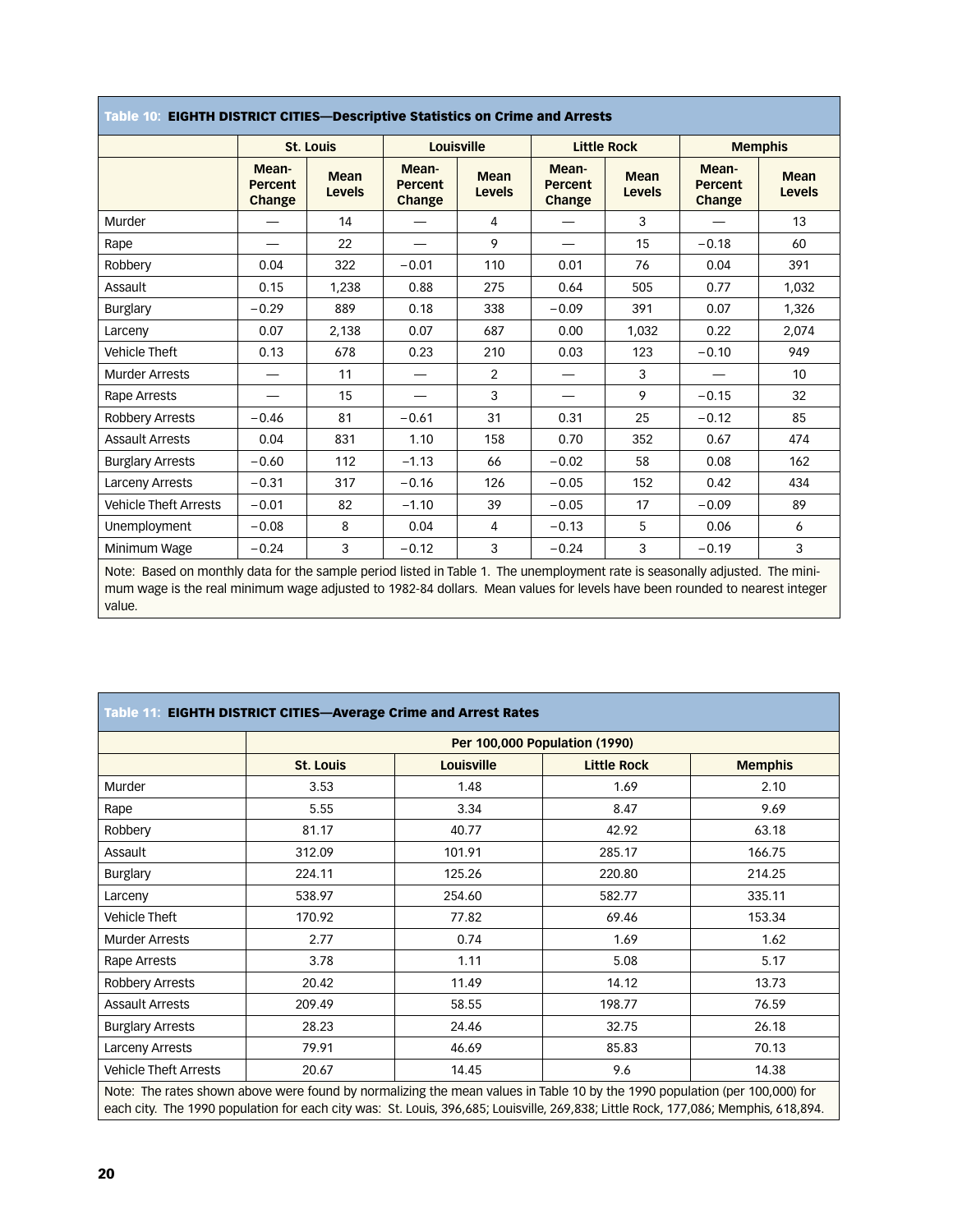





Year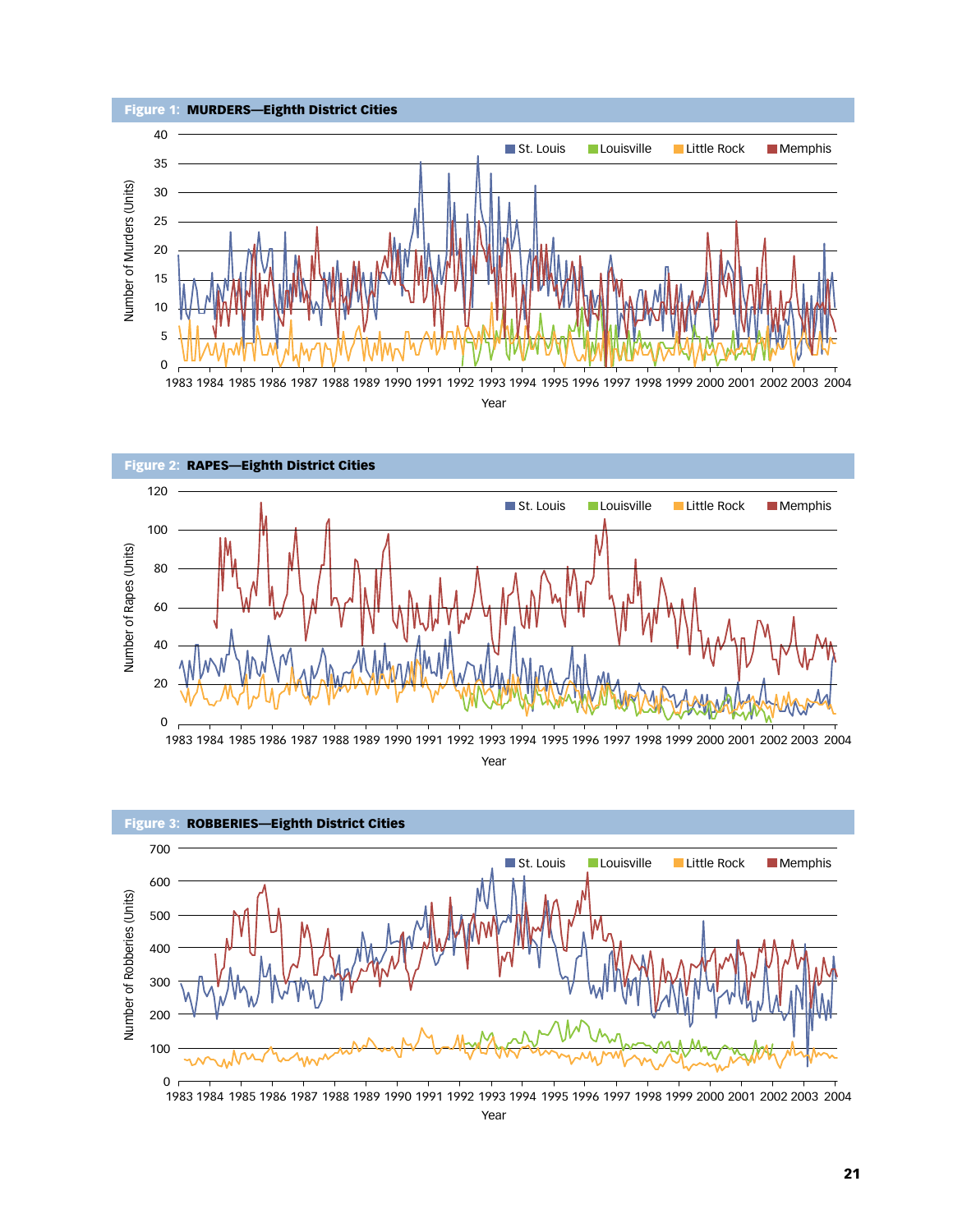

Year



Year





1983 1984 1985 1986 1987 1988 1989 1990 1991 1992 1993 1994 1995 1996 1997 1998 1999 2000 2001 2002 2003 2004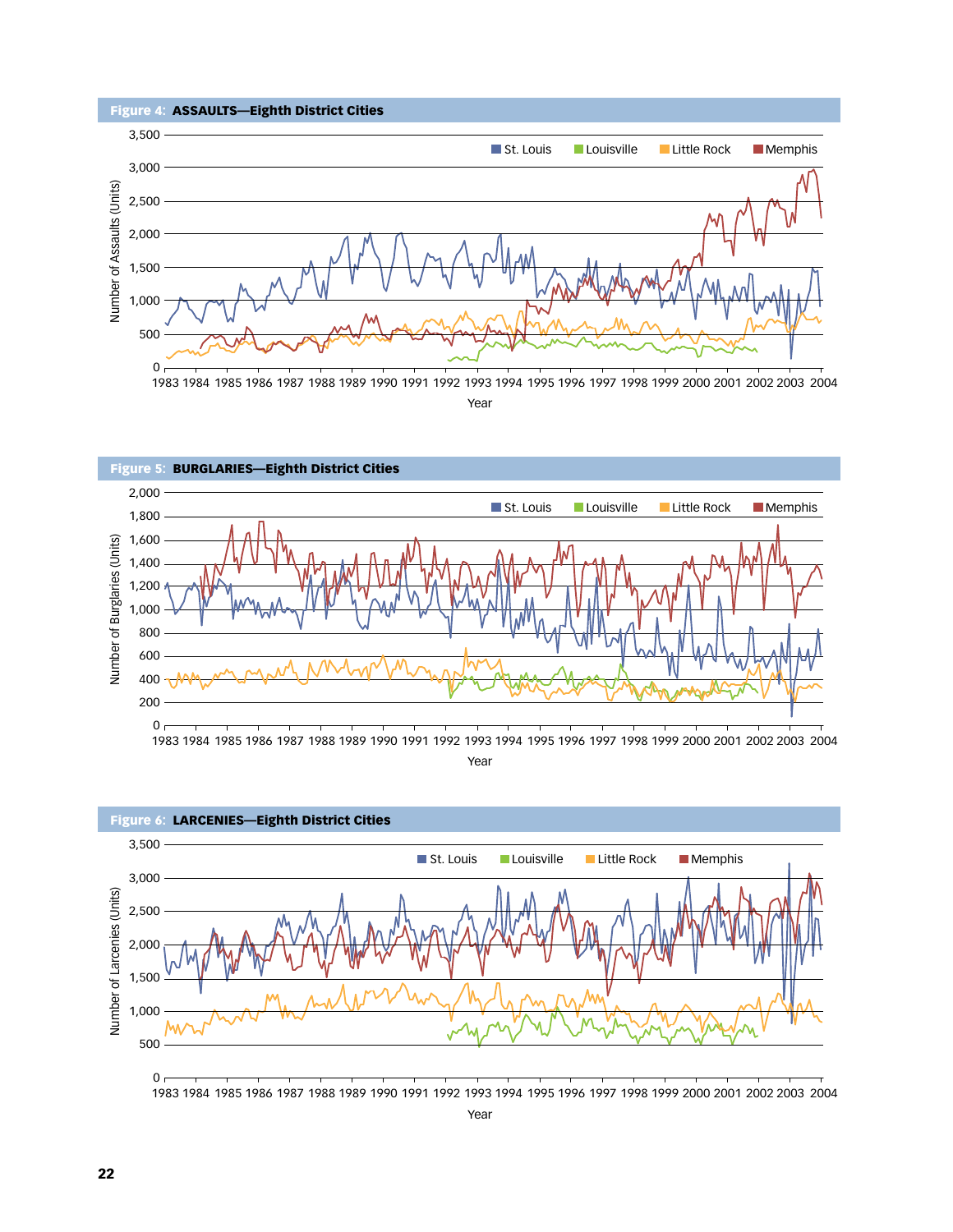

#### *(continued from p. 19)*

the highest rate of larceny and has the highest rate of larceny arrests.

It appears that, at least when comparing averages across cities, there is a positive relationship between arrest rates and crime rates. Of course, this positive relationship does not reveal any causal relationship. The empirical results shown in Tables 2 through 8 reveal little empirical evidence that changes in arrest rates lead to a reduction in the growth of crime. It may certainly be the case that a long-run negative relationship between arrests and crime exists. There is stronger evidence (Table 9) that the direction of causality is not from arrests to crime, but rather from crime to arrests. That is, police respond to higher crime by allocating more resources to reducing that crime. The point here is that although the crime rate and arrest rate statistics shown in Table 11 allow for interesting comparisons across Eighth District cities, they also reveal that the use of sample averages and the lack of formal modeling may provide misleading conclusions regarding the relationship between deterrence and crime.

#### VII. Summary and Discussion

The majority of past work on the effects of economic conditions and deterrence on crime has tended to focus on the long-run relationship between these variables and has frequently used

data at the county, state or national level. The use of high-frequency time-series data for individual cities allows empirical modeling that reduces the potential for simultaneity between crime and deterrence. In addition, the use of city-level data for multiple cities rather than more aggregated data reduces potential contamination of the key relationships that may exist given that crime and labor markets are different across cities as well as rural and urban areas.

Using monthly data for 23 large cities in the United States, including four cities in the Eighth Federal Reserve District, this report explored whether short-run changes in economic conditions and in deterrence caused changes in seven major crimes. We find weak evidence across U.S. cities that changes in economic conditions significantly influence short-run changes in crime. This suggests that short-run changes in economic conditions do not induce individuals to commit crimes. Although we find no significant relationships between short-run economic conditions and crime in many cities, we do find that short-run changes in economic conditions influence property crimes in a greater number of cities. This likely reflects the fact that nonviolent property crimes are more likely to result in financial gain than more violent crimes. Many of our significant elasticities are similar in magnitude to those of Corman and Mocan (2005) in their study of New York City. Although it seems reasonable that wages rather than unemployment would have a greater influence on crime in the long run, this is less clear in the short run.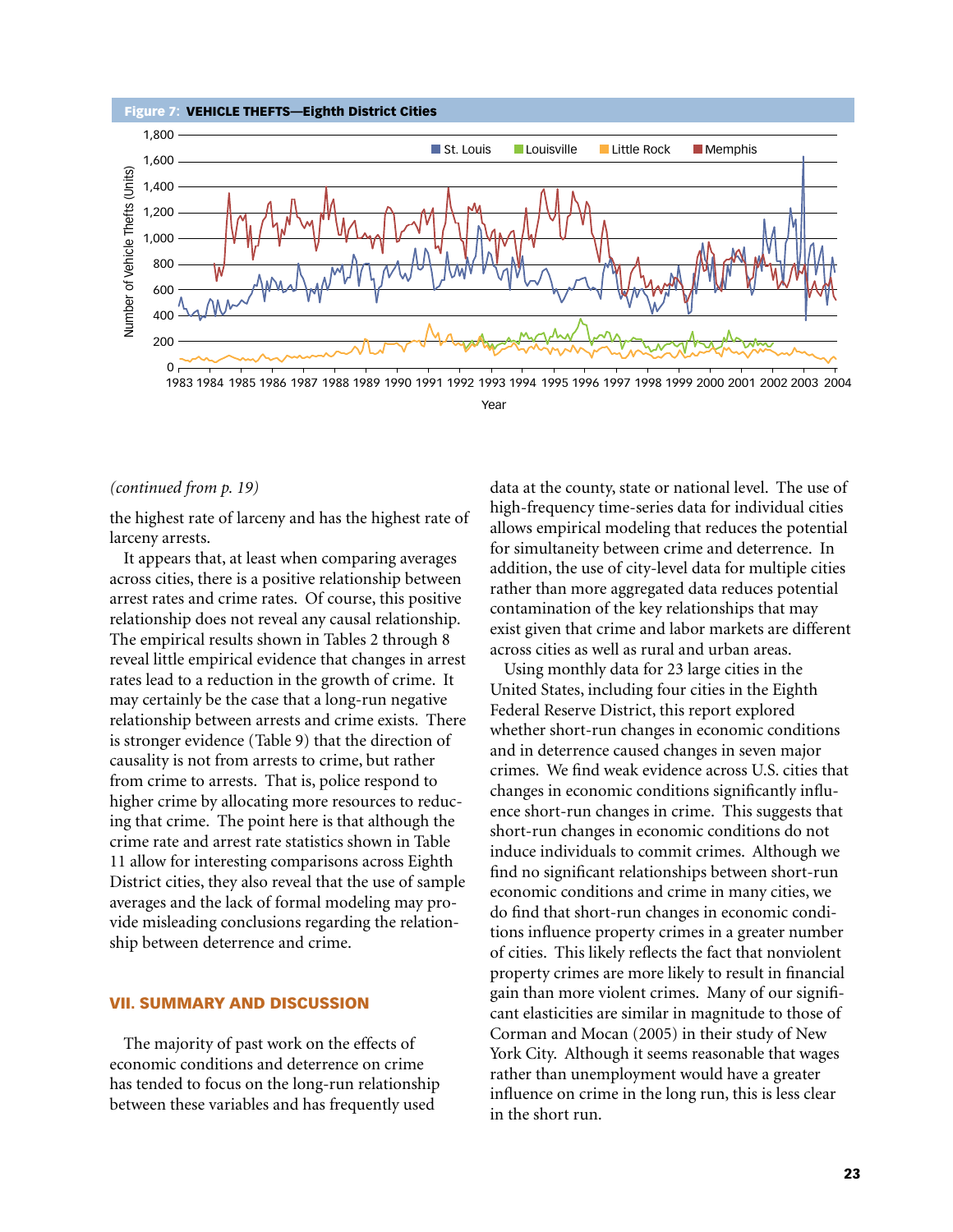We find little evidence to support the deterrence hypothesis in the short run, as changes in deterrence are found to have no influence on crime in many U.S. cities. It may be that arrests are not the best measure of deterrence, and thus our lack of a large number of significant relationships between arrests and criminal activity reflects this fact. But, we are not too concerned, given the wide use of arrests as a measure of deterrence in past studies and several plausible economic explanations for our findings. For example, our findings support the suggestion by previous authors (Wilson and Herrnstein, 1985; Lee and McCrary, 2005) that criminals are myopic with regard to changing probabilities of arrest and, thus, do not consider the likelihood of the negative consequences of committing a crime. Similarly, our results may reflect the reasonable possibility that criminals do not have perfect information regarding changes in deterrence and, thus, are not able to adjust their criminal activity accordingly. Both of these economic explanations seem particularly reasonable in the short run.

The hypothesis that arrests respond to increases in crime was also empirically tested. We find much stronger evidence that, in many U.S. cities, an increase in the growth rate of crime results in an increase in the growth of arrests for that crime. In other words, arrests follow crimes. This supports the notion that law enforcement reallocates its resources in response to increases in crime. One interesting finding was that the causal relationship from robbery to robbery arrests was statistically significant for 17 of the 23 cities and the relationship from vehicle thefts to vehicle theft arrests was statistically significant for 12 of the 23 cities in our sample.

It is reasonable to expect that, over time, an increase in all types of crimes would garner an increased response from law enforcement, especially the more violent crimes of murder and rape. Several factors explain why we find that increases in less violent crimes garner a law enforcement response in the short run while increases in the most violent crimes do not. First, violent crimes are committed with less forethought than property crimes and are often part of an overall increase in criminal activity, such as drugs and gangs, which may require years of law enforcement planning and strategy via task forces and interagency cooperation to reduce. (A classic example is New York City in the 1980s.) Second, preventing less violent crimes may also reduce the number of more violent crimes, as suggested by the "broken-windows" hypothesis of law enforcement (Wilson and Keeling, 1982; Corman and Mocan, 2005). Thus, combating a rise in less violent crimes is relatively less costly in terms of law enforcement resources and may, in fact, reduce the number of violent crimes. Finally, it seems reasonable that crimes that are more visible to businesses and tourists—such as robbery, vehicle theft and assault—are likely to result in greater attention by law enforcement in the short run, possibly through a relatively inexpensive increase in police presence. Therefore, from a citywide public relations and economic development perspective, as well as from an effective means of overall crime reduction, increases in visible crimes are more likely to attract greater police resources in the short run.

The degree to which the effect of crime on arrests persists over time is quite different across cities. For example, robbery arrests are a result of the change in robberies from only the prior month in some cities to the last 10 months in other cities. Longer lag length may indicate a greater severity of crime waves in terms of duration. Similarly, lag length may reflect differences in the effectiveness of law enforcement across cities to respond to crime (i.e., shorter lag lengths on changes in crime suggest law enforcement is more effective at reallocating resources and responding to increases in crime.) This second point is especially interesting if one considers two cities each having different crime elasticities but each based on the same lag length. For example, the estimated robbery elasticities are 4.58 and 0.13 for El Paso and Philadelphia, respectively, each based on a two-month lag of robberies. This suggests that, over a two-month period, the responsiveness of law enforcement in El Paso to changes in robberies is much greater than in Philadelphia.

Two points should be considered, however, when attempting to infer the effectiveness of law enforcement. First, the initial level of crime and arrests is an important factor in evaluating the effectiveness of changes in law enforcement. For a city that is already allocating a large percentage of its law enforcement resources to combat robberies, for example, the opportunity cost of allocating further resources to robberies is much higher than it would be in cities that have a lower level of initial law enforcement resources allocated to combat robberies (Benson et al., 1994). Thus, cities already having a relatively large percentage of their resources allocated to combat robberies may be unwilling (or unable) in the short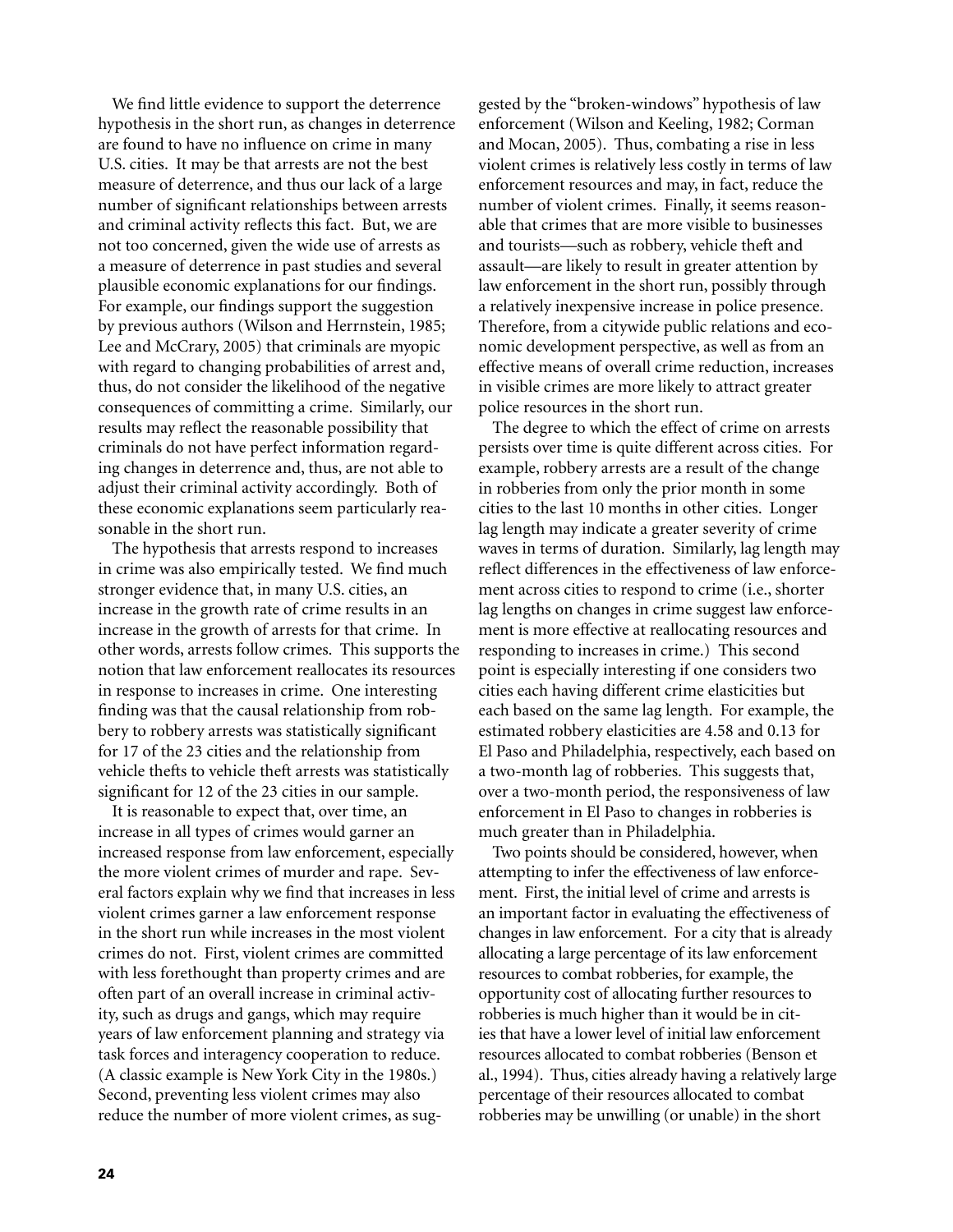run to allocate further resources to combat a further increase in robberies. Second, this partial equilibrium analysis does not consider the optimal allocation of law enforcement resources to combat other crimes (Garoupa, 1997). Clearly zero crime in a city is not an optimal level of crime, given the nearly infinite resources it would require to achieve this objective, if it could be achieved at all. The optimal level of each crime and the desired level of resources to combat each crime certainly differ across cities and are based on the preferences of the citizenry, public officials and law enforcement, as well as on different law enforcement strategies (Miceli, 2007).

Several final thoughts and directions for future research are worth mentioning. First, it can be argued that an individual's cost-benefit calculation more often favors crime when his or her longer-run economic situation is considered, thus suggesting that changing economic conditions and deterrence levels may have a greater influence on city crime over long-time horizons. An interesting research question is how long a time horizon? At what point, both in duration and severity, do worsening economic conditions induce criminal activity?

Second, it may serve future research to obtain city-level unemployment rates and wage data for young males in each city rather than overall unemployment rates and minimum wage data because many property crimes are committed by young males (Grogger, 1998).

Third, the high-frequency time series data used here could be used to further explore the deterrence versus incapacitation hypotheses as described in Levitt (1998). Here it would be interesting to see whether there are temporal differences in the relationship between arrests for one crime and the occurrence of other crimes.

Finally, our results reveal that relationships between economic conditions and crime and between deterrence and crime are not likely to be the same across cities or regions, and, thus, suggest the importance of local analyses using more disaggregated data in order to implement effective public policy at the local level.

#### **REFERENCES**

Becker, Gary S. "Crime and Punishment: An Economic Approach." *Journal of Political Economy*, 1968, 76(2), pp. 169-217.

- Benson, Bruce; Iljoong, Kim; and Rasmussen, David W. "Estimating Deterrence Effects: A Public Choice Perspective on the Economics of Crime Literature." *Public Choice*, July 1994, 61(1), pp. 161-8.
- Burnham, Kenneth P. and Anderson, David R. *Model Selection and Multimodel Inference: A Practical Information-Theoretic Approach*. 2002, New York: Springer-Verlag.
- Burnham, Ray; Feinberg, Robert M.; and Husted, Thomas. "Central City Crime and Suburban Economic Growth." *Applied Economics*, May 2004, 36(9), pp. 917-22.
- Carmichael, Fiona and Ward, Robert. "Youth Unemployment and Crime in the English Regions and Wales." *Applied Economics,* April 2000, 32(5), pp. 559-71.
- Corman, Hope and Mocan, H. Naci. "A Time Series Analysis of Crime, Deterrence, and Drug Abuse in New York City." *American Economic Review*, June 2000, 90(3), pp. 584-604.
- Corman, Hope and Mocan, H. Naci. "Carrots, Sticks, and Broken Windows." *Journal of Law and Economics*, April 2005, 48(1), pp. 235-66.
- Cornwall, Christopher and Trumbull, William N. "Estimating the Economic Model of Crime with Panel Data." *Review of Economics and Statistics*, May 1994, 76(2), pp. 360-6.
- Cover, James Peery and Thistle, Paul D. "Time Series, Homicide, and the Deterrent Effect of Capital Punishment." *Southern Economic Journal*, January 1988, 54(3), pp. 615-22.
- Cullen, Julie B. and Levitt, Steven D. "Crime, Urban Flight, and the Consequences for Cities." NBER Working Paper 5737, National Bureau of Economic Research, August 1996.
- Decker, Scott H. and Kohfeld, Carol H. "Crimes, Crime Rates, Arrests, and Arrest Ratios: Implications for Deterrence Theory." *Criminology*, August 1985, 23(3), pp. 437-50.

Ehrlich, Issac. "Crime, Punishment, and the Market for Offenses." *Journal of Economic Perspectives*, Winter 1996, 10(1), pp. 43-67.

- Fisher, Robert M. and Nagin, Daniel. "On the Feasibility of Identifying the Crime Function in a Simultaneous Model of Crime Rates and Sanction Levels." In Alfred Blumstein et al. (eds.), *Deterrence and Incapacitation: Estimating the Effects of Criminal Sanctions on Crime Rates*, 1978, Washington D.C.: National Academy of Sciences.
- Freeman, Richard B. "The Economics of Crime." In O. Ashenfelter and D. Card, eds., *Handbook*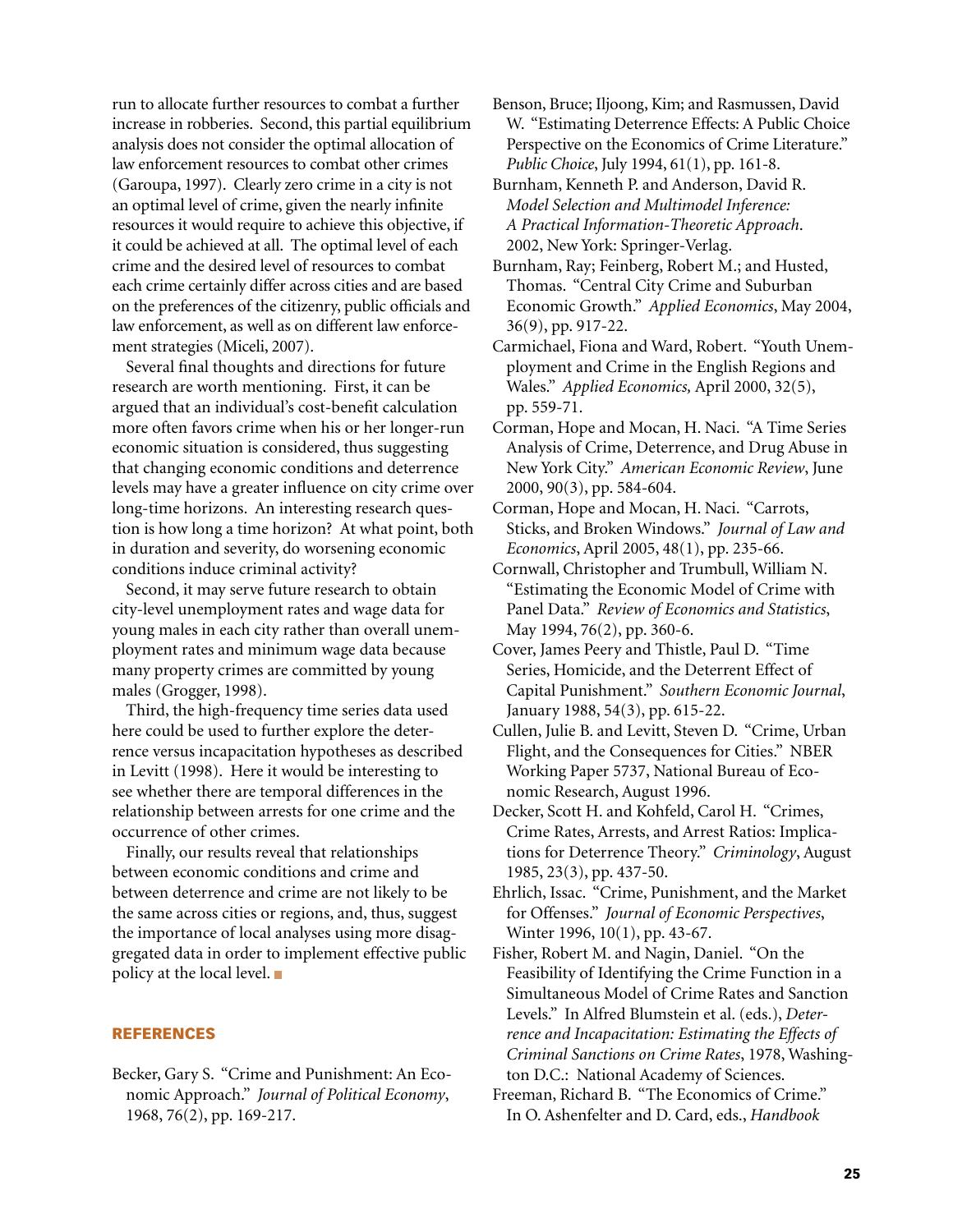*of Labor Economics*, 1999, Vol. 3. Amsterdam: Elsevier.

Garoupa, Nuno. "The Theory of Optimal Law Enforcement." *Journal of Economic Surveys*, September 1997, 11(3), pp. 267-95.

Garrett, Thomas A. and Ott, Lesli S. "City Business Cycles and Crime." Federal Reserve Bank of St. Louis, Working Paper 2008-026A, August 2008.

Glaeser, Edward L. and Sacerdote, Bruce. "Why is There More Crime in Cities?" *Journal of Political Economy,* December 1999, 107(6), pp. s225-58.

Gould, Eric D.; Weinberg, Bruce A.; and Mustard, David. "Crime Rates and Local Labor Market Opportunities in the United States: 1979-1997." *Review of Economics and Statistics*, February 2002, 84(1), pp. 45-61.

Greenbaum, Robert T. and Tita, George E. "The Impact of Violence Surges on Neighborhood Business Activity." *Urban Studies*, December 2004, 41(13), pp. 2495-514.

Grogger, Jeffrey. "Certainty vs. Severity of Punishment." *Economic Inquiry*, April 1991, 29(2), pp. 297-309.

Grogger, Jeffrey. "Market Wages and Youth Crime." *Journal of Labor Economics*, October 1998, 16(4), pp. 756-91.

Imrohoroglu, Ayse; Merlo, Antonio; and Rupert, Peter. "What Accounts for the Decline in Crime?" *International Economic Review*, August 2004, 45(3), pp. 707-29.

Lee, Daniel Y. and Holoviak, Stephen J. "Unemployment and Crime: An Empirical Investigation." *Applied Economic Letters*, October 2006, 13(2), pp. 805-10.

Lee, David S. and McCrary, Justin. "Crime, Punishment, and Myopia." NBER Working Paper 11491, National Bureau of Economic Research, 2005.

Levitt, Steven. "Using Electoral Cycles in Police Hiring to Estimate the Effect of Police on Crime." *American Economic Review*, June 1997, 87(3), pp. 270-90.

Levitt, Steven. "Why Do Increased Arrest Rates Appear to Reduce Crime: Deterrence, Incapacitation, or Measurement Error?" *Economic Inquiry*, July 1998, 36(3), pp. 353-72.

Levitt, Steven. "Alternative Strategies for Identifying the Link Between Unemployment and Crime." *Journal of Quantitative Criminology*, December 2001, 17(4), pp. 377-90.

Maltz, Michael D. "Bridging Gaps in Police Crime Data," U.S. Department of Justice, Office of Justice Programs, Bureau of Justice Statistics, September 1999, NCJ 176365.

Mauro, Luciano and Carmeci, Gaetano. "A Poverty Trap of Crime and Unemployment." *Review of Development Economics*, August 2007, 11(3), pp. 450-62.

Miceli, Thomas J. "Criminal Solicitation, Entrapment, and the Enforcement of Law." *International Review of Law and Economics*, June 2007, 27(2), pp. 258-68.

Mocan, H. Naci and Bali, Turan G. "Asymmetric Crime Cycles." NBER Working Paper 11210, National Bureau of Economic Research, 2005.

Raphael, Steven and Winter-Ember, Rudolf. "Identifying the Effect of Unemployment on Crime." *Journal of Law and Economics*, April 2001, 44(1), pp. 259-83.

Rosenfeld, Richard and Fornango, Robert. "The Impact of Economic Conditions on Robbery and Property Crime: The Role of Consumer Sentiment." *Criminology*, November 2007, 45(4), pp. 735-769.

Smith, Brent L. "Criminal Victimization in Rural Areas." In B. Price and P. Baunach, eds., *Criminal Justice Research: New Models and Findings*, 1980. Beverly Hills: Sage.

Topel, Robert H. "Wage Inequality and Regional Labour Market Performance in the U.S." In Toshiaki Tachibanaki, ed., *Labour Market and Economic Performance: Europe, Japan, and the USA, 1994*, 1994, pp. 93-127. New York: St. Martin's Press.

Weisheit, Ralph A.; Falcone, David N.; and Wells, L. Edward. "Rural Crime and Rural Policing." National Institute of Justice, Office of Justice Programs, September 1994, pp. 1-15.

Wilson, James Q. and Keeling, George. "Broken Windows." *Atlantic Monthly*, March 1982, pp. 29-38.

Wilson, James Q. and Herrnstein, Richard. *Crime and Human Nature*, 1985. New York: Simon and Schuster.

Wooldridge, Jeffrey M. *Introductory Econometrics: A Modern Approach*, 2003. South-Western College Publishing.

### **ENDNOTES**

1 Numerous other studies have been conducted on the issue. See Freeman (1999), Gould et al. (2002) and Corman and Mocan (2005) for additional surveys of the literature.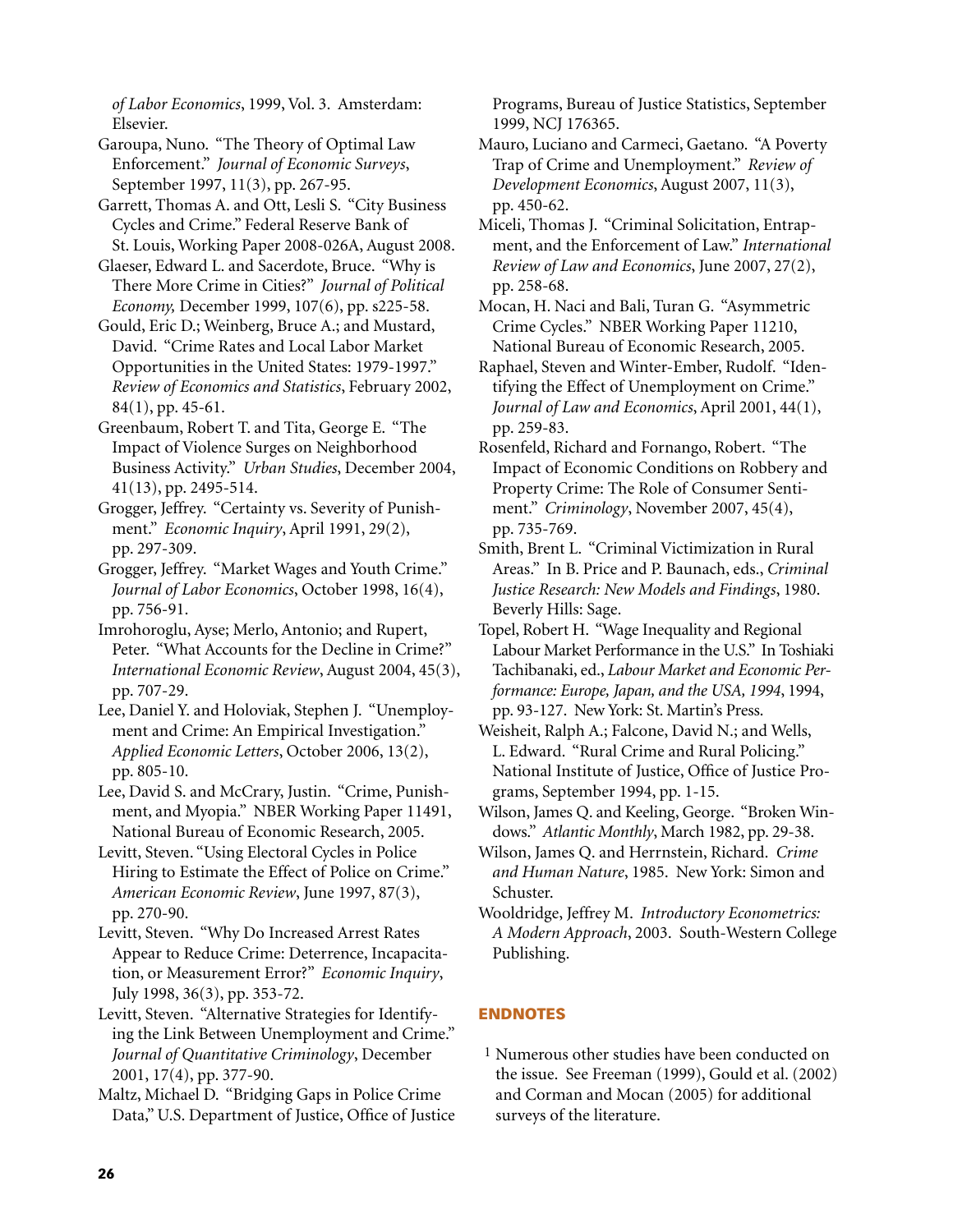- 2 Rather than using unemployment and wages to measure economic activity, Rosenfeld and Fornango (2007) explore how changes in consumer sentiment influenced crime rates in the U.S. over the period 1970 to 2003.
- 3 This report is based on the work of Garrett and Ott (2008).
- 4 The agency-level FBI Uniform Crime Reporting Program data series was retrieved from the National Archive of Criminal Justice Data via the Inter-University Consortium for Political and Social Research at the University of Michigan (ICPSR) at www.icpsr.umich.edu/NACJD/ucr. html. We use the agency-level data rather than incident-level or county-level data. Doing so provides us with a list of all criminal offenses and arrests for each city's police department.
- 5 Murder includes non-negligent manslaughter. Robbery is the taking or attempting to take anything of value from a person by use of force. Burglary is the unlawful entering of a property with the intent to commit a felony or theft. Larceny is the unlawful taking of property from an individual (no use of force).
- 6 We chose the 1990 population as the basis for our samples because it is roughly the midpoint of each sample period. Cities in the top 20 that were not considered here due to lack of data include New York City, Chicago, Jacksonville and Washington, D.C. Corman and Mocan (2005) obtained their New York City crime data from the NYPD.

7 This is true of the arrest data as well.

- 8 As in Corman and Mocan (2005), we do not normalize the number of crimes or arrests by city population because population changes very little from month to month and data are only available at census dates.
- 9 The monthly unemployment rates for each city were obtained from the Bureau of Labor Statistics (BLS). The city unemployment rates from the BLS were adjusted seasonally, using the U.S. Census Bureau's X-12-ARIMA Seasonal Adjustment Program. The minimum wage in each city was obtained from January issues of the *Monthly Labor Review* published by the BLS. We deflated the nominal minimum wage by the CPI. For each city, we used the highest minimum wage set by law (local, state or federal). When a state's minimum wage changed from one year to the next (if it was higher than the federal minimum wage), we contacted the state's labor department or found

documentation online (from local newspapers) that listed the month of the year that the new minimum wage went into effect. For the majority of cities, the federal minimum wage always trumped the state's minimum wage. The Tax Policy Center provides an annual summary of state and federal minimum wages. These data can be accessed at www.taxpolicycenter.org/taxfacts/ content/PDF/state\_min\_wage.pdf.

- 10 See *Characteristics of Minimum Wage Workers, 2007*. Bureau of Labor Statistics.
- 11 Lag length for each variable (for each crime for each city) was determined by the Akaike Information Criterion following the methodology of Burnham and Anderson (2002, p. 71). We used Newey-West standard errors to correct for heteroskedasticity and serial correlation. We used the following formula to determine the number of lags for the Newey-West standard errors:  $4(n/100) \wedge (2/9)$ , where n is the number of observations. The integer portion of the result was then taken as the number of Newey-West lags. See Wooldridge (2003, p. 412) for further details. Finally, each empirical model includes an error-correction term to account for the long-run equilibrium relationship (cointegration) between crime and the explanatory variables.
- <sup>12</sup> Let  $\Omega$  be the sum of coefficients for a respective variable X. The elasticity of Y (dependent variable) with respect to changes in X is computed as  $\eta = \Omega \cdot |(\overline{X}/\overline{Y})|$ . The variance of  $\Omega$  is calculated using the standard formula for the variance of a sum; that is, summing the variances of each individual coefficient and the covariance between each coefficient pair. The variance of the elasticity  $(\eta)$ is calculated as  $\text{Var}(\eta) = (\overline{X}/\overline{Y})^2 \cdot \text{Var}(\Omega)$ .
- 13 The large (in absolute value) arrest elasticity for St. Louis is due to the fact that the average monthly change in robbery arrests is – 0.45656 and the average monthly change in the number of robberies is 0.0433, thus giving a very large proportion of 10.5441. This proportion multiplied by the sum of coefficients (of  $-0.8406$ ) gives an elasticity of  $-8.86$ .
- 14 As before in equation (1), an error-correction term was included in the equation (2), variable lag was determined by the Akaike Information Criterion following the methodology of Burnham and Anderson (2002, p. 71), and Newey-West standard errors were used to correct for heteroskedasticity and serial correlation. An error-correction term is also included in equation (2).